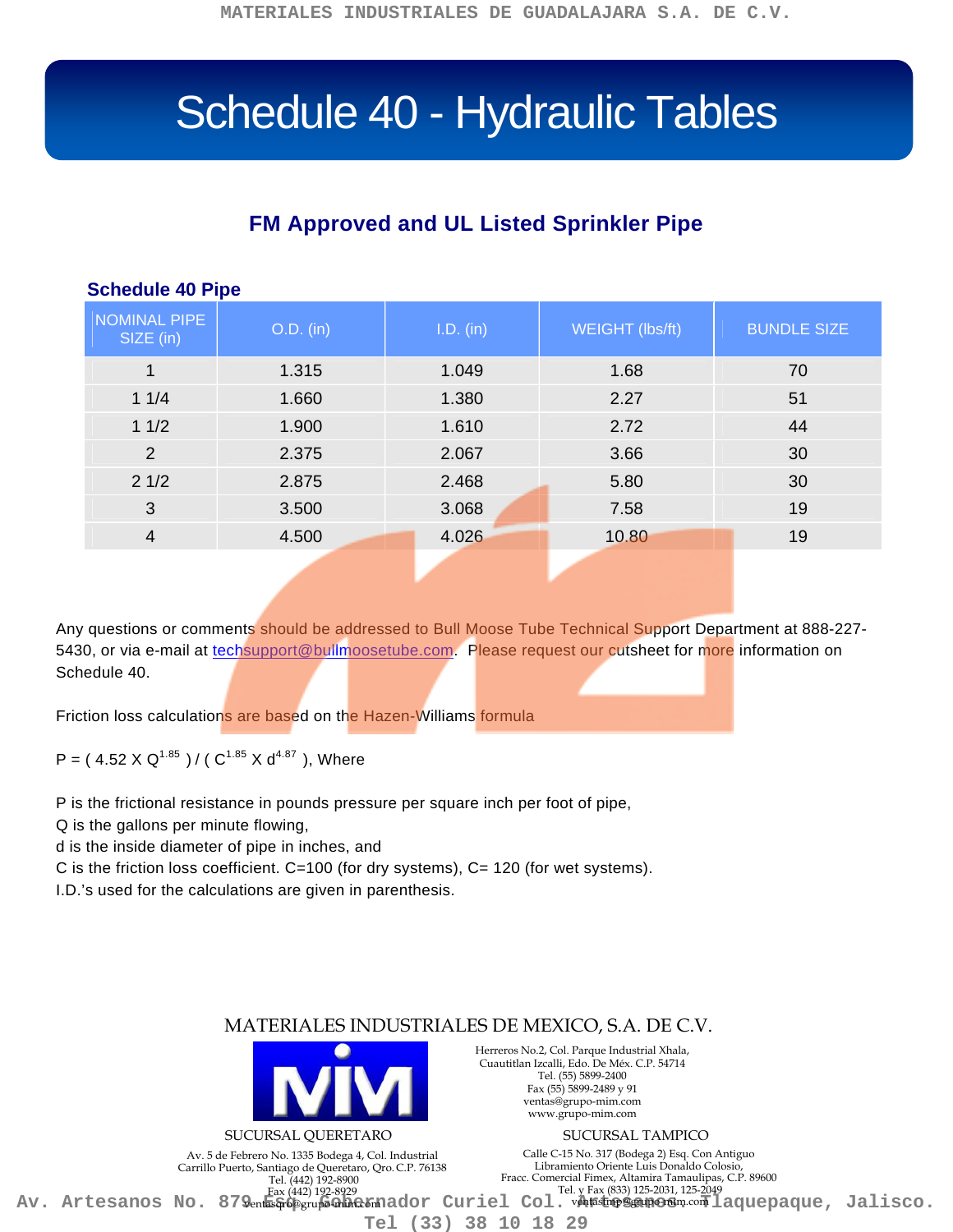| <b>BMT SCHEDULE 40</b> |                                         |                |                       |                                         |                               |                |       | <b>BMT SCHEDULE 40</b>                               |          |                                                   |                |                     |                |                |                     |    |
|------------------------|-----------------------------------------|----------------|-----------------------|-----------------------------------------|-------------------------------|----------------|-------|------------------------------------------------------|----------|---------------------------------------------------|----------------|---------------------|----------------|----------------|---------------------|----|
|                        | <b>Hydraulic Tables For Dry Systems</b> |                |                       |                                         |                               | $C = 100$      |       | <b>Hydraulic Tables For Wet Systems</b><br>$C = 120$ |          |                                                   |                |                     |                |                |                     |    |
| Q                      | 1"                                      |                | $1 - 1/4"$ $1 - 1/2"$ | 2"                                      | $2 - 1/2"$                    | 3"             | 4"    |                                                      | $\Omega$ | 1"                                                |                | $1 - 1/4" 1 - 1/2"$ | 2"             | $2 - 1/2"$     | 3"                  | 4" |
| gpm                    |                                         |                |                       | $(1.049)$ $(1.380)$ $(1.610)$ $(2.067)$ | $(2.468)$ $(3.068)$ $(4.026)$ |                |       |                                                      | gpm      | $(1.049)$ $(1.380)$ $(1.610)$ $(2.067)$ $(2.468)$ |                |                     |                |                | $(3.068)$ $(4.026)$ |    |
| 5                      | 0.014                                   | 0.004          | 0.002                 |                                         |                               |                |       |                                                      | 5        | 0.010                                             | 0.003          | 0.001               |                |                |                     |    |
| 6                      | 0.020                                   | 0.005          | 0.002                 |                                         |                               |                |       |                                                      | 6        | 0.014                                             | 0.004          | 0.002               |                |                |                     |    |
| 7                      | 0.026                                   | 0.007          | 0.003                 |                                         |                               |                |       |                                                      | 7        | 0.019                                             | 0.005          | 0.002               |                |                |                     |    |
| 8                      | 0.033                                   | 0.009          | 0.004                 | 0.001                                   |                               |                |       |                                                      | 8        | 0.024                                             | 0.006          | 0.003               |                |                |                     |    |
| 9                      | 0.042                                   | 0.011          | 0.005                 | 0.002                                   |                               |                |       |                                                      | 9        | 0.030                                             | 0.008          | 0.004               |                |                |                     |    |
| 10                     | 0.051                                   | 0.013          | 0.006                 | 0.002                                   |                               |                |       |                                                      | 10       | 0.036                                             | 0.009          | 0.004               | 0.001          |                |                     |    |
| 11                     | 0.060                                   | 0.016          | 0.007                 | 0.002                                   |                               |                |       |                                                      | 11       | 0.043                                             | 0.011          | 0.005               | 0.002          |                |                     |    |
| 12                     | 0.071                                   | 0.019          | 0.009                 | 0.003                                   |                               |                |       |                                                      | 12       | 0.051                                             | 0.013          | 0.006               | 0.002          |                |                     |    |
| 13                     | 0.082                                   | 0.022          | 0.010                 | 0.003                                   |                               |                |       |                                                      | 13       | 0.059                                             | 0.015          | 0.007               | 0.002          |                |                     |    |
| 14                     | 0.094                                   | 0.025          | 0.012                 | 0.003                                   | 0.001                         |                |       |                                                      | 14       | 0.067                                             | 0.018          | 0.008               | 0.002          |                |                     |    |
| 15                     | 0.107                                   | 0.028          | 0.013                 | 0.004                                   | 0.002                         |                |       |                                                      | 15       | 0.076                                             | 0.020          | 0.009               | 0.003          |                |                     |    |
| 16                     | 0.121                                   | 0.032          | 0.015                 | 0.004                                   | 0.002                         |                |       |                                                      | 16       | 0.086                                             | 0.023          | 0.011               | 0.003          |                |                     |    |
| 17                     | 0.135                                   | 0.036          | 0.017                 | 0.005                                   | 0.002                         |                |       |                                                      | 17       | 0.096                                             | 0.025          | 0.012               | 0.004          | 0.001          |                     |    |
| 18                     | 0.150                                   | 0.039          | 0.019                 | 0.006                                   | 0.002                         |                |       |                                                      | 18       | 0.107                                             | 0.028          | 0.013               | 0.004          | 0.002          |                     |    |
| 19                     | 0.166                                   | 0.044          | 0.021                 | 0.006                                   | 0.003                         |                |       |                                                      | 19       | 0.118                                             | 0.031          | 0.015               | 0.004          | 0.002          |                     |    |
| 20                     | 0.182                                   | 0.048          | 0.023                 | 0.007                                   | 0.003                         |                |       |                                                      | 20       | 0.130                                             | 0.034          | 0.016               | 0.005          | 0.002          |                     |    |
| 21                     | 0.200                                   | 0.052          | 0.025                 | 0.007                                   | 0.003                         |                |       |                                                      | 21       | 0.142                                             | 0.037          | 0.018               | 0.005          | 0.002          |                     |    |
| 22                     | 0.217                                   | 0.057          | 0.027                 | 0.008                                   | 0.003                         |                |       |                                                      | 22       | 0.155                                             | 0.041          | 0.019               | 0.006          | 0.002          |                     |    |
| 23                     | 0.236                                   | 0.062          | 0.029                 | 0.009                                   | 0.004                         |                |       |                                                      | 23       | 0.169                                             | 0.044          | 0.021               | 0.006          | 0.003          |                     |    |
| 24                     | 0.255                                   | 0.067          | 0.032                 | 0.009                                   | 0.004                         |                |       |                                                      | 24       | 0.182                                             | 0.048          | 0.023               | 0.007          | 0.003          |                     |    |
| 25                     | 0.276                                   | 0.072          | 0.034                 | 0.010                                   | 0.004                         | 0.001          |       |                                                      | 25       | 0.197                                             | 0.052          | 0.024               | 0.007          | 0.003          |                     |    |
| 26                     | 0.296                                   | 0.078          | 0.037                 | 0.011                                   | 0.005                         | 0.002          |       |                                                      | 26       | 0.211                                             | 0.056          | 0.026               | 0.008          | 0.003          |                     |    |
|                        | 0.318                                   | 0.084          | 0.039                 | 0.012                                   | 0.005                         | 0.002          |       |                                                      | 27       | 0.227                                             | 0.060          | 0.028               | 0.008          | 0.004          |                     |    |
| 27<br>28               |                                         | 0.089          | 0.042                 | 0.012                                   |                               |                |       |                                                      |          | 0.243                                             |                |                     | 0.009          |                |                     |    |
|                        | 0.340                                   | 0.095          | 0.045                 |                                         | 0.005                         | 0.002          |       |                                                      | 28       |                                                   | 0.064          | 0.030               | 0.010          | 0.004          |                     |    |
| 29<br>30               | 0.363<br>0.386                          |                | 0.048                 | 0.013                                   | 0.006<br>0.006                | 0.002<br>0.002 |       |                                                      | 29       | 0.259<br>0.276                                    | 0.068<br>0.072 | 0.032<br>0.034      | 0.010          | 0.004<br>0.004 |                     |    |
|                        |                                         | 0.102          |                       | 0.014                                   |                               |                |       |                                                      | 30       |                                                   |                |                     |                |                | 0.001               |    |
| 31                     | 0.410                                   | 0.108          | 0.051                 | 0.015                                   | 0.006                         | 0.002          |       |                                                      | 31       | 0.293                                             | 0.077          | 0.036               | 0.011          | 0.005          | 0.002               |    |
| 32                     | 0.435                                   | 0.114          | 0.054                 | 0.016                                   | 0.007                         | 0.002          |       |                                                      | 32       | 0.310                                             | 0.082          | 0.039               | 0.011          | 0.005          | 0.002               |    |
| 33                     | 0.460                                   | 0.121          | 0.057                 | 0.017                                   | 0.007                         | 0.002          |       |                                                      | 33       | 0.329                                             | 0.086          | 0.041               | 0.012          | 0.005          | 0.002               |    |
| 34                     | 0.487                                   | 0.128          | 0.060                 | 0.018                                   | 0.008                         | 0.003          |       |                                                      | 34       | 0.347                                             | 0.091          | 0.043               | 0.013<br>0.013 | 0.005          | 0.002               |    |
| 35                     | 0.513                                   | 0.135          | 0.064<br>0.067        | 0.019                                   | 0.008                         | 0.003          |       |                                                      | 35<br>36 | 0.366                                             | 0.096          | 0.045               |                | 0.006          | 0.002               |    |
| 36                     | 0.541                                   | 0.142          |                       | 0.020                                   | 0.008                         | 0.003          |       |                                                      |          | 0.386                                             | 0.102          | 0.048               | 0.014          | 0.006          | 0.002               |    |
| 37                     | 0.569                                   | 0.150          | 0.071                 | 0.021                                   | 0.009                         | 0.003          |       |                                                      | 37       | 0.406                                             | 0.107          | 0.050               | 0.015          | 0.006          | 0.002               |    |
| 38                     | 0.598                                   | 0.157<br>0.165 | 0.074<br>0.078        | 0.022                                   | 0.009                         | 0.003<br>0.003 |       |                                                      | 38       | 0.427                                             | 0.112<br>0.118 | 0.053               | 0.016          | 0.007          | 0.002               |    |
| 39                     | 0.627                                   |                |                       | 0.023                                   | 0.010                         |                |       |                                                      | 39       | 0.448                                             |                | 0.056               | 0.016          | 0.007          | 0.002               |    |
| 40                     | 0.657                                   | 0.173          | 0.082                 | 0.024                                   | 0.010                         | 0.004          |       |                                                      | 40       | 0.469                                             | 0.123          | 0.058               | 0.017          | 0.007          | 0.003               |    |
| 41                     | 0.688                                   | 0.181          | 0.085                 | 0.025                                   | 0.011                         | 0.004          |       |                                                      | 41       | 0.491                                             | 0.129          | 0.061               | 0.018          | 0.008          | 0.003               |    |
| 42                     | 0.719                                   | 0.189<br>0.198 | 0.089                 | 0.026                                   | 0.011                         | 0.004<br>0.004 |       |                                                      | 42       | 0.513                                             | 0.135          | 0.064               | 0.019          | 0.008          | 0.003               |    |
| 43                     | 0.751                                   |                | 0.093                 | 0.028                                   | 0.012                         |                |       |                                                      | 43       | 0.536                                             | 0.141          | 0.067               | 0.020          | 0.008          | 0.003               |    |
| 44<br>45               | 0.784<br>0.817                          | 0.206<br>0.215 | 0.097<br>0.101        | 0.029<br>0.030                          | 0.012<br>0.013                | 0.004<br>0.004 |       |                                                      | 44<br>45 | 0.560<br>0.583                                    | 0.147<br>0.153 | 0.069<br>0.072      | 0.021<br>0.021 | 0.009<br>0.009 | 0.003<br>0.003      |    |
|                        |                                         |                |                       |                                         |                               |                |       |                                                      |          |                                                   |                |                     |                |                |                     |    |
| 46<br>47               | 0.851<br>0.886                          | 0.224<br>0.233 | 0.106<br>0.110        | 0.031<br>0.033                          | 0.013<br>0.014                | 0.005<br>0.005 |       |                                                      | 46<br>47 | 0.608<br>0.632                                    | 0.160<br>0.166 | 0.075<br>0.078      | 0.022<br>0.023 | 0.009<br>0.010 | 0.003<br>0.003      |    |
|                        | 0.921                                   |                |                       |                                         |                               | 0.005          |       |                                                      |          | 0.657                                             |                | 0.082               |                |                | 0.004               |    |
| 48<br>49               | 0.957                                   | 0.242<br>0.252 | 0.114<br>0.119        | 0.034<br>0.035                          | 0.014<br>0.015                | 0.005          |       |                                                      | 48<br>49 | 0.683                                             | 0.173<br>0.180 | 0.085               | 0.024<br>0.025 | 0.010<br>0.011 | 0.004               |    |
|                        |                                         |                |                       |                                         |                               |                |       |                                                      |          |                                                   |                |                     |                |                |                     |    |
| 50<br>51               | 0.993<br>1.030                          | 0.261<br>0.271 | 0.123<br>0.128        | 0.037<br>0.038                          | 0.015<br>0.016                | 0.005<br>0.006 | 0.001 |                                                      | 50<br>51 | 0.709<br>0.735                                    | 0.186<br>0.193 | 0.088<br>0.091      | 0.026<br>0.027 | 0.011<br>0.011 | 0.004<br>0.004      |    |
| 52                     | 1.068                                   | 0.281          | 0.133                 | 0.039                                   | 0.017                         | 0.006          | 0.002 |                                                      | 52       | 0.762                                             | 0.200          | 0.095               | 0.028          | 0.012          | 0.004               |    |
| 53                     | 1.106                                   | 0.291          | 0.137                 | 0.041                                   | 0.017                         | 0.006          | 0.002 |                                                      | 53       | 0.790                                             |                | 0.098               | 0.029          | 0.012          | 0.004               |    |
| 54                     | 1.145                                   |                | 0.142                 | 0.042                                   | 0.018                         | 0.006          | 0.002 |                                                      |          | 0.817                                             | 0.208          | 0.101               |                | 0.013          | 0.004               |    |
| 55                     |                                         | 0.301          |                       |                                         |                               |                |       |                                                      | 54       |                                                   | 0.215          |                     | 0.030          |                |                     |    |
|                        | 1.185                                   | 0.312          | 0.147                 | 0.044                                   | 0.018                         | 0.006          | 0.002 |                                                      | 55       | 0.846                                             | 0.222          | 0.105               | 0.031          | 0.013          | 0.005               |    |
| 56                     | 1.225                                   | 0.322          | 0.152                 | 0.045                                   | 0.019                         | 0.007          | 0.002 |                                                      | 56       | 0.874                                             | 0.230          | 0.109               | 0.032          | 0.014          | 0.005               |    |
| 57                     | 1.266                                   | 0.333          | 0.157                 | 0.047                                   | 0.020                         | 0.007          | 0.002 |                                                      | 57       | 0.903                                             | 0.238          | 0.112               | 0.033          | 0.014          | 0.005               |    |
| 58                     | 1.307                                   | 0.344          | 0.162                 | 0.048                                   | 0.020                         | 0.007          | 0.002 |                                                      | 58       | 0.933<br>0.963                                    | 0.245          | 0.116               | 0.034          | 0.014          | 0.005               |    |
| 59                     | 1.349                                   | 0.355          | 0.167                 | 0.050                                   | 0.021                         | 0.007          | 0.002 |                                                      | 59       |                                                   | 0.253          | 0.120               | 0.035          | 0.015          | 0.005               |    |
| 60                     | 1.392                                   | 0.366          | 0.173                 | 0.051                                   | 0.022                         | 0.007          | 0.002 |                                                      | 60       | 0.993                                             | 0.261          | 0.123               | 0.037          | 0.015          | 0.005               |    |

Av. Ar**tkkaulo Boles**. 879 Esq. Gobernador Cur<sup>2</sup>iel Col. Artesanos.BMT1SGHEDULE1d0,08/081isco. **Tel (33) 38 10 18 29**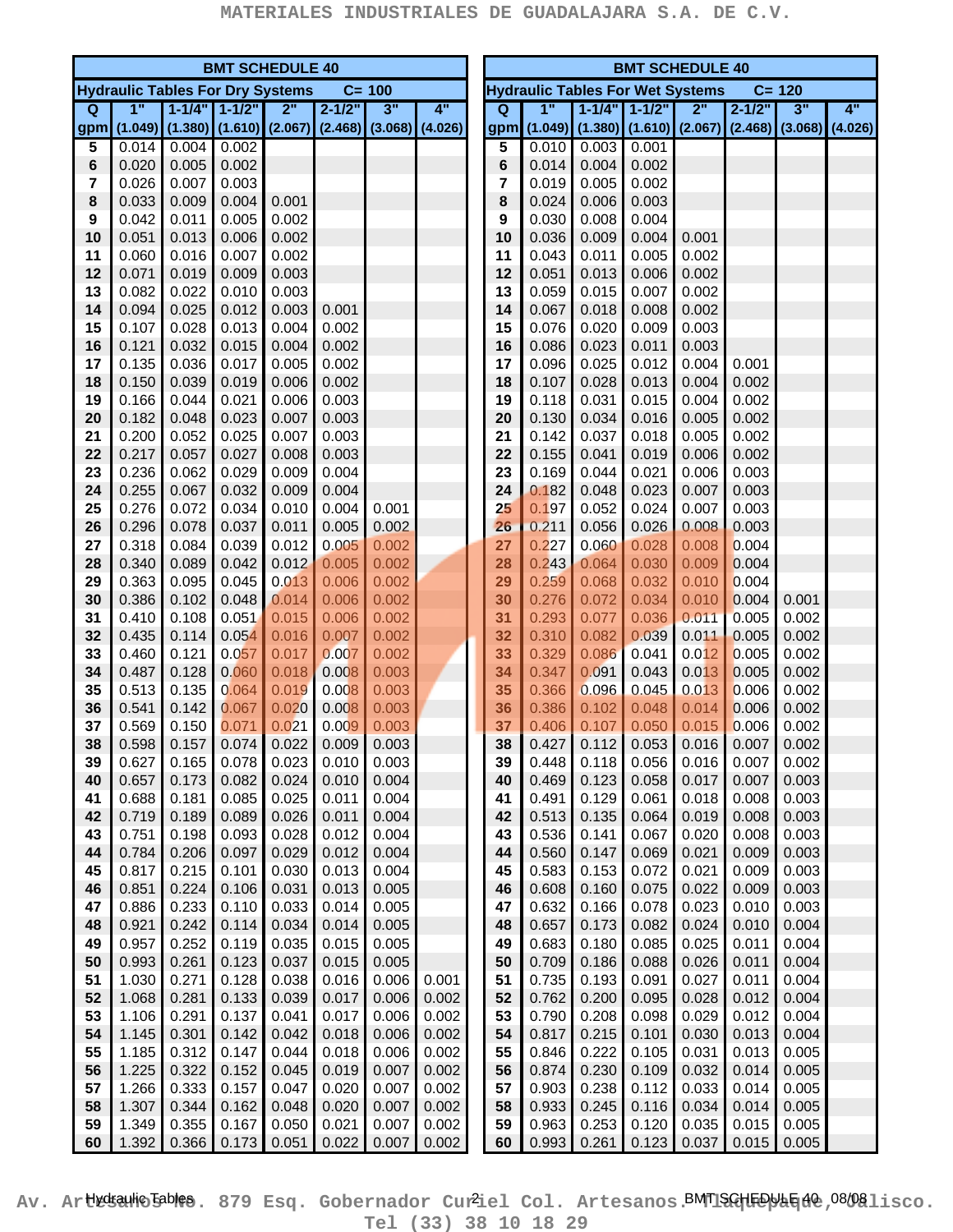. .

| <b>BMT SCHEDULE 40</b> |                                         |                |                |                |                |                |                  |  | <b>BMT SCHEDULE 40</b><br><b>Hydraulic Tables For Wet Systems</b> |                |                     |                |                |                |                |                  |
|------------------------|-----------------------------------------|----------------|----------------|----------------|----------------|----------------|------------------|--|-------------------------------------------------------------------|----------------|---------------------|----------------|----------------|----------------|----------------|------------------|
|                        | <b>Hydraulic Tables For Dry Systems</b> |                |                |                |                | $C = 100$      |                  |  |                                                                   |                |                     |                |                |                | $C = 120$      |                  |
| $\Omega$               | 1"                                      | $1 - 1/4$      | $1 - 1/2"$     | 2"             | $2 - 1/2"$     | 3"             | $\overline{4}$ " |  | $\Omega$                                                          | $\overline{1}$ | $1 - 1/4"$          | $1 - 1/2"$     | 2"             | $2 - 1/2$      | 3"             | $\overline{4}$ " |
| gpm                    | (1.049)                                 | (1.380)        | (1.610)        | (2.067)        | (2.468)        | (3.068)        | (4.026)          |  | gpm                                                               |                | $(1.049)$ $(1.380)$ | (1.610)        | (2.067)        | (2.468)        | (3.068)        | (4.026)          |
| 61                     | 1.435                                   | 0.377          | 0.178          | 0.053          | 0.022          | 0.008          | 0.002            |  | 61                                                                | 1.024          | 0.269               | 0.127          | 0.038          | 0.016          | 0.006          | 0.001            |
| 62                     | 1.479                                   | 0.389          | 0.184          | 0.054          | 0.023          | 0.008          | 0.002            |  | 62                                                                | 1.055          | 0.278               | 0.131          | 0.039          | 0.016          | 0.006          | 0.002            |
| 63                     | 1.523                                   | 0.401          | 0.189          | 0.056          | 0.024          | 0.008          | 0.002            |  | 63                                                                | 1.087          | 0.286               | 0.135          | 0.040          | 0.017          | 0.006          | 0.002            |
| 64                     | 1.568                                   | 0.412          | 0.195          | 0.058          | 0.024          | 0.008          | 0.002            |  | 64                                                                | 1.119          | 0.294               | 0.139          | 0.041          | 0.017          | 0.006          | 0.002            |
| 65                     | 1.614                                   | 0.424          | 0.200          | 0.059          | 0.025          | 0.009          | 0.002            |  | 65                                                                | 1.152          | 0.303               | 0.143          | 0.042          | 0.018          | 0.006          | 0.002            |
| 66                     | 1.660                                   | 0.437          | 0.206          | 0.061          | 0.026          | 0.009          | 0.002            |  | 66                                                                | 1.185          | 0.312               | 0.147          | 0.044          | 0.018          | 0.006          | 0.002            |
| 67                     | 1.707                                   | 0.449          | 0.212          | 0.063          | 0.026          | 0.009          | 0.002            |  | 67                                                                | 1.218          | 0.320               | 0.151          | 0.045          | 0.019          | 0.007          | 0.002            |
| 68                     | 1.754                                   | 0.461          | 0.218          | 0.065          | 0.027          | 0.009          | 0.003            |  | 68                                                                | 1.252          | 0.329               | 0.155          | 0.046          | 0.019          | 0.007          | 0.002            |
| 69<br>70               | 1.802<br>1.851                          | 0.474<br>0.487 | 0.224<br>0.230 | 0.066<br>0.068 | 0.028<br>0.029 | 0.010<br>0.010 | 0.003<br>0.003   |  | 69<br>70                                                          | 1.286<br>1.321 | 0.338<br>0.347      | 0.160<br>0.164 | 0.047<br>0.049 | 0.020<br>0.020 | 0.007<br>0.007 | 0.002<br>0.002   |
| 71                     | 1.900                                   | 0.500          | 0.236          | 0.070          | 0.029          | 0.010          | 0.003            |  | 71                                                                | 1.356          | 0.357               | 0.168          | 0.050          | 0.021          | 0.007          | 0.002            |
| 72                     | 1.950                                   | 0.513          | 0.242          | 0.072          | 0.030          | 0.010          | 0.003            |  | 72                                                                | 1.392          | 0.366               | 0.173          | 0.051          | 0.022          | 0.007          | 0.002            |
| 73                     | 2.000                                   | 0.526          | 0.248          | 0.074          | 0.031          | 0.011          | 0.003            |  | 73                                                                | 1.428          | 0.375               | 0.177          | 0.052          | 0.022          | 0.008          | 0.002            |
| 74                     | 2.051                                   | 0.540          | 0.255          | 0.075          | 0.032          | 0.011          | 0.003            |  | 74                                                                | 1.464          | 0.385               | 0.182          | 0.054          | 0.023          | 0.008          | 0.002            |
| 75                     | 2.103                                   | 0.553          | 0.261          | 0.077          | 0.033          | 0.011          | 0.003            |  | 75                                                                | 1.501          | 0.395               | 0.186          | 0.055          | 0.023          | 0.008          | 0.002            |
| 76                     | 2.155                                   | 0.567          | 0.268          | 0.079          | 0.033          | 0.012          | 0.003            |  | 76                                                                | 1.538          | 0.405               | 0.191          | 0.057          | 0.024          | 0.008          | 0.002            |
| 77                     | 2.208                                   | 0.581          | 0.274          | 0.081          | 0.034          | 0.012          | 0.003            |  | 77                                                                | 1.576          | 0.414               | 0.196          | 0.058          | 0.024          | 0.008          | 0.002            |
| 78                     | 2.261                                   | 0.595          | 0.281          | 0.083          | 0.035          | 0.012          | 0.003            |  | 78                                                                | 1.614          | 0.424               | 0.200          | 0.059          | 0.025          | 0.009          | 0.002            |
| 79                     | 2.315                                   | 0.609          | 0.287          | 0.085          | 0.036          | 0.012          | 0.003            |  | 79                                                                | 1.652          | 0.435               | 0.205          | 0.061          | 0.026          | 0.009          | 0.002            |
| 80                     | 2.370                                   | 0.623          | 0.294          | 0.087          | 0.037          | 0.013          | 0.003            |  | 80                                                                | 1.691          | 0.445               | 0.210          | 0.062          | 0.026          | 0.009          | 0.002            |
| 81                     | 2.425                                   | 0.638          | 0.301          | 0.089          | 0.038          | 0.013          | 0.003            |  | 81                                                                | 1.731          | 0.455               | 0.215          | 0.064          | 0.027          | 0.009          | 0.002            |
| 82                     | 2.480                                   | 0.652          | 0.308          | 0.091          | 0.038          | 0.013          | 0.004            |  | 82                                                                | 1.770          | 0.466               | 0.220          | 0.065          | 0.027          | 0.010          | 0.003            |
| 83                     | 2.537                                   | 0.667          | 0.315          | 0.093          | 0.039          | 0.014          | 0.004            |  | 83                                                                | 1.810          | 0.476               | 0.225          | 0.067          | 0.028          | 0.010          | 0.003            |
| 84                     | 2.593                                   | 0.682          | 0.322          | 0.095          | 0.040          | 0.014          | 0.004            |  | 84                                                                | 1.851          | 0.487               | 0.230          | 0.068          | 0.029          | 0.010          | 0.003            |
| 85                     | 2.651                                   | 0.697          | 0.329          | 0.097          | 0.041          | 0.014          | 0.004            |  | 85                                                                | 1.892          | 0.498               | 0.235          | 0.070          | 0.029          | 0.010          | 0.003            |
| 86                     | 2.709                                   | 0.712          | 0.336          | 0.100          | 0.042          | 0.015          | 0.004            |  | 86                                                                | 1.933          | 0.508               | 0.240          | 0.071          | 0.030          | 0.010          | 0.003            |
| 87                     | 2.767                                   | 0.728          | 0.344          | 0.102          | 0.043          | 0.015          | 0.004            |  | 87                                                                | 1.975          | 0.519               | 0.245          | 0.073          | 0.031          | 0.011          | 0.003            |
| 88                     | 2.827                                   | 0.743          | 0.351          | 0.104          | 0.044          | 0.015          | 0.004            |  | 88                                                                | 2.017          | 0.531               | 0.250          | 0.074          | 0.031          | 0.011          | 0.003            |
| 89                     | 2.886                                   | 0.759          | 0.358          | 0.106          | 0.045          | 0.016          | 0.004            |  | 89                                                                | 2.060          | 0.542               | 0.256          | 0.076          | 0.032          | 0.011          | 0.003            |
| 90<br>91               | 2.947<br>3.007                          | 0.775<br>0.791 | 0.366<br>0.373 | 0.108<br>0.111 | 0.046<br>0.047 | 0.016<br>0.016 | 0.004<br>0.004   |  | 90<br>91                                                          | 2.103<br>2.146 | 0.553<br>0.565      | 0.261<br>0.266 | 0.077<br>0.079 | 0.033<br>0.033 | 0.011<br>0.012 | 0.003<br>0.003   |
| 92                     | 3.069                                   | 0.807          | 0.381          | 0.113          | 0.048          | 0.016          | 0.004            |  | 92                                                                | 2.190          | 0.576               | 0.272          | 0.081          | 0.034          | 0.012          | 0.003            |
| 93                     | 3.131                                   | 0.823          | 0.389          | 0.115          | 0.049          | 0.017          | 0.004            |  | 93                                                                | 2.234          | 0.588               | 0.277          | 0.082          | 0.035          | 0.012          | 0.003            |
| 94                     | 3.193                                   | 0.840          | 0.396          | 0.117          | 0.050          | 0.017          | 0.005            |  | 94                                                                | 2.279          | 0.599               | 0.283          | 0.084          | 0.035          | 0.012          | 0.003            |
| 95                     | 3.256                                   | 0.856          | 0.404          | 0.120          | 0.050          | 0.017          | 0.005            |  | 95                                                                | 2.324          | 0.611               | 0.289          | 0.085          | 0.036          | 0.012          | 0.003            |
| 96                     | 3.320                                   | 0.873          | 0.412          | 0.122          | 0.051          | 0.018          | 0.005            |  | 96                                                                | 2.370          | 0.623               | 0.294          | 0.087          | 0.037          | 0.013          | 0.003            |
| 97                     | 3.384                                   | 0.890          | 0.420          | 0.124          | 0.052          | 0.018          | 0.005            |  | 97                                                                | 2.415          | 0.635               | 0.300          | 0.089          | 0.037          | 0.013          | 0.003            |
| 98                     | 3.449                                   | 0.907          | 0.428          | 0.127          | 0.053          | 0.019          | 0.005            |  | 98                                                                | 2.462          | 0.647               | 0.306          | 0.091          | 0.038          | 0.013          | 0.004            |
| 99                     | 3.515                                   | 0.924          | 0.436          | 0.129          | 0.054          | 0.019          | 0.005            |  | 99                                                                | 2.508          | 0.660               | 0.311          | 0.092          | 0.039          | 0.013          | 0.004            |
| 100                    | 3.581                                   | 0.942          | 0.445          | 0.132          | 0.056          | 0.019          | 0.005            |  | 100                                                               | 2.556          | 0.672               | 0.317          | 0.094          | 0.040          | 0.014          | 0.004            |
| 101                    | 3.647                                   | 0.959          | 0.453          | 0.134          | 0.057          | 0.020          | 0.005            |  | 101                                                               | 2.603          | 0.685               | 0.323          | 0.096          | 0.040          | 0.014          | 0.004            |
| 103                    | 3.782                                   | 0.995          | 0.470          | 0.139          | 0.059          | 0.020          | 0.005            |  | 103                                                               | 2.699          | 0.710               | 0.335          | 0.099          | 0.042          | 0.015          | 0.004            |
| 105                    | 3.919                                   | 1.031          | 0.487          | 0.144          | 0.061          | 0.021          | 0.006            |  | 105                                                               | 2.797          | 0.736               | 0.347          | 0.103          | 0.043          | 0.015          | 0.004            |
| 107                    | 4.058                                   | 1.067          | 0.504          | 0.149          | 0.063          | 0.022          | 0.006            |  | 107                                                               | 2.896          | 0.762               | 0.360          | 0.106          | 0.045          | 0.016          | 0.004            |
| 109                    | 4.200                                   | 1.105          | 0.521          | 0.154          | 0.065          | 0.023          | 0.006            |  | 109                                                               | 2.997          | 0.788               | 0.372          | 0.110          | 0.046          | 0.016          | 0.004            |
| 111                    | 4.343                                   | 1.142          | 0.539          | 0.160          | 0.067          | 0.023          | 0.006            |  | 111                                                               | 3.100          | 0.815               | 0.385          | 0.114          | 0.048          | 0.017          | 0.004            |
| 113                    | 4.489                                   | 1.181          | 0.557          | 0.165          | 0.070          | 0.024          | 0.006            |  | 113                                                               | 3.204          | 0.843               | 0.398          | 0.118          | 0.050          | 0.017          | 0.005            |
| 115                    | 4.637                                   | 1.220          | 0.576          | 0.170          | 0.072          | 0.025          | 0.007            |  | 115                                                               | 3.310          | 0.870               | 0.411          | 0.122          | 0.051          | 0.018          | 0.005            |
| 117<br>119             | 4.787                                   | 1.259<br>1.299 | 0.594<br>0.613 | 0.176          | 0.074          | 0.026<br>0.027 | 0.007            |  | 117                                                               | 3.417<br>3.526 | 0.899               | 0.424          | 0.126          | 0.053          | 0.018          | 0.005            |
| 121                    | 4.940<br>5.095                          | 1.340          | 0.632          | 0.182<br>0.187 | 0.077<br>0.079 | 0.027          | 0.007<br>0.007   |  | 119<br>121                                                        | 3.636          | 0.927<br>0.956      | 0.438<br>0.451 | 0.130<br>0.134 | 0.055<br>0.056 | 0.019<br>0.020 | 0.005<br>0.005   |
| 123                    | 5.252                                   | 1.381          | 0.652          | 0.193          | 0.081          | 0.028          | 0.008            |  | 123                                                               | 3.748          | 0.986               | 0.465          | 0.138          | 0.058          | 0.020          | 0.005            |
| 125                    | 5.411                                   | 1.423          | 0.672          | 0.199          | 0.084          | 0.029          | 0.008            |  | 125                                                               | 3.862          | 1.016               | 0.479          | 0.142          | 0.060          | 0.021          | 0.006            |
| 127                    | 5.572                                   | 1.465          | 0.692          | 0.205          | 0.086          | 0.030          | 0.008            |  | 127                                                               | 3.977          | 1.046               | 0.494          | 0.146          | 0.062          | 0.021          | 0.006            |
| 129                    | 5.735                                   | 1.508          | 0.712          | 0.211          | 0.089          | 0.031          | 0.008            |  | 129                                                               | 4.093          | 1.077               | 0.508          | 0.150          | 0.063          | 0.022          | 0.006            |
| 131                    | 5.901                                   | 1.552          | 0.733          | 0.217          | 0.091          | 0.032          | 0.008            |  | 131                                                               | 4.211          | 1.108               | 0.523          | 0.155          | 0.065          | 0.023          | 0.006            |

Av. Ar**tkkaulo Boles**. 879 Esq. Gobernador Cur<sup>3</sup>iel Col. Artesanos.BMT1SGHEDULE1d0,08/081isco. **Tel (33) 38 10 18 29**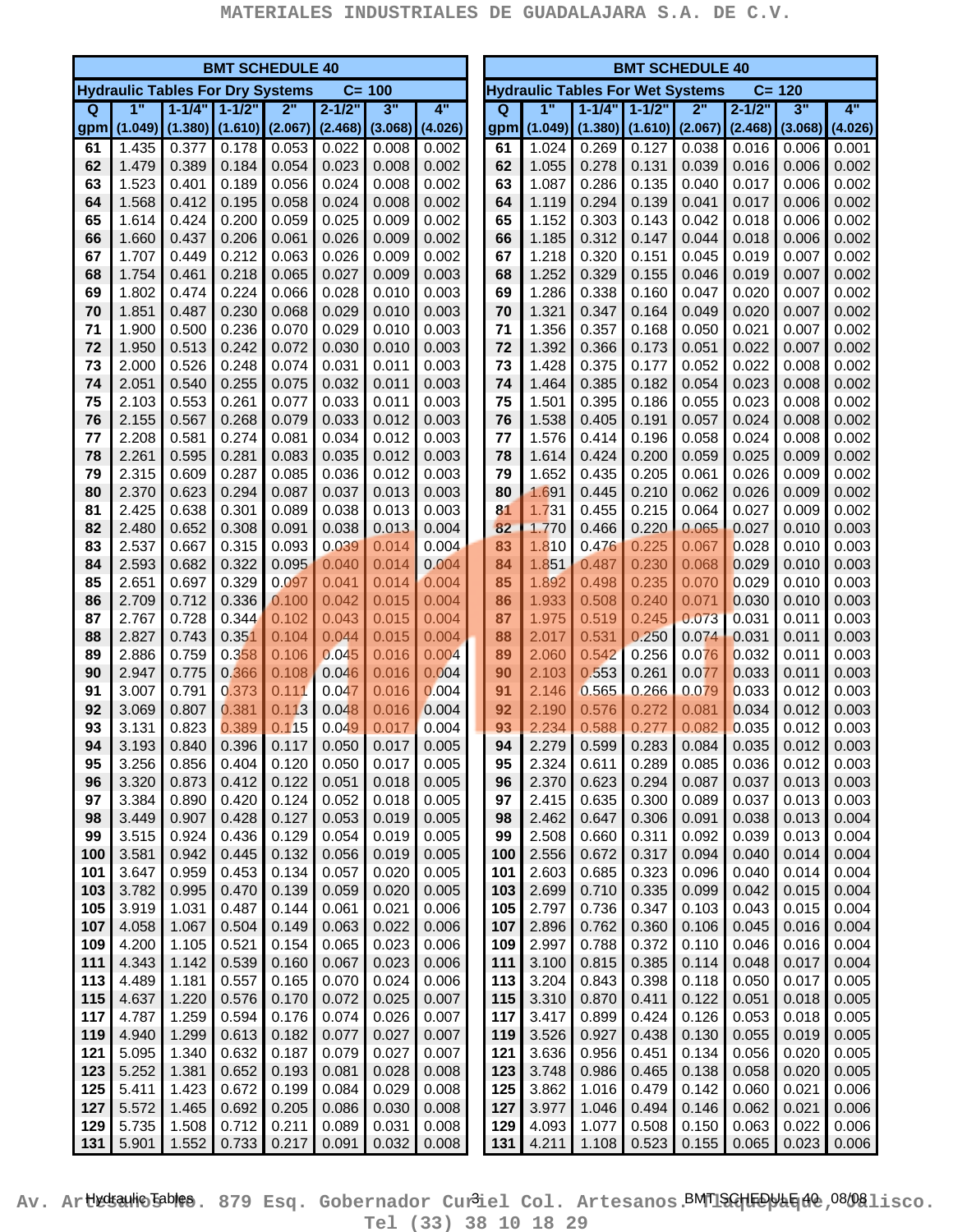. .

|            | <b>BMT SCHEDULE 40</b>                  |                     |                     |                |                |                |                |                                                      |            | <b>BMT SCHEDULE 40</b> |                     |                |                |                |                |                |  |
|------------|-----------------------------------------|---------------------|---------------------|----------------|----------------|----------------|----------------|------------------------------------------------------|------------|------------------------|---------------------|----------------|----------------|----------------|----------------|----------------|--|
|            | <b>Hydraulic Tables For Dry Systems</b> |                     |                     |                |                | $C = 100$      |                | $C = 120$<br><b>Hydraulic Tables For Wet Systems</b> |            |                        |                     |                |                |                |                |                |  |
| Q          | 1"                                      |                     | $1 - 1/4" 1 - 1/2"$ | 2"             | $2 - 1/2$      | 3"             | 4"             |                                                      | $\Omega$   | 1"                     | $1 - 1/4"$          | $1 - 1/2"$     | 2"             | $2 - 1/2$      | 3"             | 4"             |  |
| gpm        | (1.049)                                 | $(1.380)$ $(1.610)$ |                     | (2.067)        | (2.468)        | (3.068)        | (4.026)        |                                                      | gpm        |                        | $(1.049)$ $(1.380)$ | (1.610)        | (2.067)        | (2.468)        | (3.068)        | (4.026)        |  |
| 133        | 6.069                                   | 1.596               | 0.753               | 0.223          | 0.094          | 0.033          | 0.009          |                                                      | 133        | 4.331                  | 1.139               | 0.538          | 0.159          | 0.067          | 0.023          | 0.006          |  |
| 135        | 6.238                                   | 1.641               | 0.774               | 0.229          | 0.097          | 0.034          | 0.009          |                                                      | 135        | 4.452                  | 1.171               | 0.553          | 0.164          | 0.069          | 0.024          | 0.006          |  |
| 137        | 6.411                                   | 1.686               | 0.796               | 0.236          | 0.099          | 0.034          | 0.009          |                                                      | 137        | 4.575                  | 1.203               | 0.568          | 0.168          | 0.071          | 0.025          | 0.007          |  |
| 139        | 6.585                                   | 1.732               | 0.817               | 0.242          | 0.102          | 0.035          | 0.009          |                                                      | 139        | 4.700                  | 1.236               | 0.583          | 0.173          | 0.073          | 0.025          | 0.007          |  |
| 141        | 6.761                                   | 1.778               | 0.839               | 0.249          | 0.105          | 0.036          | 0.010          |                                                      | 141        | 4.825                  | 1.269               | 0.599          | 0.177          | 0.075          | 0.026          | 0.007          |  |
| 143        | 6.940                                   | 1.825               | 0.862               | 0.255          | 0.108          | 0.037          | 0.010          |                                                      | 143        | 4.953                  | 1.303               | 0.615          | 0.182          | 0.077          | 0.027          | 0.007          |  |
| 145        | 7.120                                   | 1.873               | 0.884               | 0.262          | 0.110          | 0.038          | 0.010          |                                                      | 145        | 5.082                  | 1.337               | 0.631          | 0.187          | 0.079          | 0.027          | 0.007          |  |
| 147        | 7.303                                   | 1.921               | 0.907               | 0.269          | 0.113          | 0.039          | 0.010          |                                                      | 147        | 5.212                  | 1.371               | 0.647          | 0.192          | 0.081          | 0.028          | 0.007          |  |
| 149<br>151 | 7.488<br>7.675                          | 1.969<br>2.019      | 0.930<br>0.953      | 0.275<br>0.282 | 0.116<br>0.119 | 0.040<br>0.041 | 0.011<br>0.011 |                                                      | 149<br>151 | 5.344<br>5.478         | 1.406<br>1.441      | 0.663<br>0.680 | 0.196<br>0.201 | 0.083<br>0.085 | 0.029<br>0.029 | 0.008<br>0.008 |  |
| 153        | 7.864                                   | 2.068               | 0.976               | 0.289          | 0.122          | 0.042          | 0.011          |                                                      | 153        | 5.612                  | 1.476               | 0.697          | 0.206          | 0.087          | 0.030          | 0.008          |  |
| 155        | 8.055                                   | 2.119               | 1.000               | 0.296          | 0.125          | 0.043          | 0.012          |                                                      | 155        | 5.749                  | 1.512               | 0.714          | 0.211          | 0.089          | 0.031          | 0.008          |  |
| 157        | 8.249                                   | 2.169               | 1.024               | 0.303          | 0.128          | 0.044          | 0.012          |                                                      | 157        | 5.887                  | 1.548               | 0.731          | 0.216          | 0.091          | 0.032          | 0.008          |  |
| 159        | 8.444                                   | 2.221               | 1.048               | 0.310          | 0.131          | 0.045          | 0.012          |                                                      | 159        | 6.026                  | 1.585               | 0.748          | 0.222          | 0.093          | 0.032          | 0.009          |  |
| 161        | 8.642                                   | 2.273               | 1.073               | 0.318          | 0.134          | 0.046          | 0.012          |                                                      | 161        | 6.167                  | 1.622               | 0.766          | 0.227          | 0.096          | 0.033          | 0.009          |  |
| 163        | 8.841                                   | 2.325               | 1.098               | 0.325          | 0.137          | 0.048          | 0.013          |                                                      | 163        | 6.310                  | 1.660               | 0.783          | 0.232          | 0.098          | 0.034          | 0.009          |  |
| 165        | 9.043                                   | 2.378               | 1.123               | 0.332          | 0.140          | 0.049          | 0.013          |                                                      | 165        | 6.454                  | 1.697               | 0.801          | 0.237          | 0.100          | 0.035          | 0.009          |  |
| 167        | 9.247                                   | 2.432               | 1.148               | 0.340          | 0.143          | 0.050          | 0.013          |                                                      | 167        | 6.599                  | 1.736               | 0.819          | 0.243          | 0.102          | 0.035          | 0.009          |  |
| 169        | 9.453                                   | 2.486               | 1.174               | 0.348          | 0.147          | 0.051          | 0.014          |                                                      | 169        | 6.746                  | 1.774               | 0.838          | 0.248          | 0.105          | 0.036          | 0.010          |  |
| 171        | 9.661                                   | 2.541               | 1.199               | 0.355          | 0.150          | 0.052          | 0.014          |                                                      | 171        | 6.895                  | 1.813               | 0.856          | 0.254          | 0.107          | 0.037          | 0.010          |  |
| 173        | 9.871                                   | 2.596               | 1.225               | 0.363          | 0.153          | 0.053          | 0.014          |                                                      | 173        | 7.045                  | 1.853               | 0.875          | 0.259          | 0.109          | 0.038          | 0.010          |  |
| 175        | 10.083                                  | 2.652               | 1.252               | 0.371          | 0.156          | 0.054          | 0.014          |                                                      | 175        | 7.196                  | 1.893               | 0.893          | 0.265          | 0.112          | 0.039          | 0.010          |  |
| 177        |                                         |                     | 1.278               | 0.379          | 0.160          | 0.055          | 0.015          |                                                      | 177        |                        |                     | 0.912          | 0.270          | 0.114          | 0.039          | 0.011          |  |
| 179        |                                         |                     | 1.305               | 0.387          | 0.163          | 0.056          | 0.015          |                                                      | 179        |                        |                     | 0.932          | 0.276          | 0.116          | 0.040          | 0.011          |  |
| 181        |                                         |                     | 1.332               | 0.395          | 0.166          | 0.058          | 0.015          |                                                      | 181        |                        |                     | 0.951          | 0.282          | 0.119          | 0.041          | 0.011          |  |
| 183        |                                         |                     | 1.360               | 0.403          | 0.170          | 0.059          | 0.016          |                                                      | 183        |                        |                     | 0.970          | 0.287          | 0.121          | 0.042          | 0.011          |  |
| 185        |                                         |                     | 1.387               | 0.411          | 0.173          | 0.060          | 0.016          |                                                      | 185        |                        |                     | 0.990          | 0.293          | 0.124          | 0.043          | 0.011          |  |
| 187        |                                         |                     | 1.415               | 0.419          | 0.177          | 0.061          | 0.016          |                                                      | 187        |                        |                     | 1.010          | 0.299          | 0.126          | 0.044          | 0.012          |  |
| 189<br>191 |                                         |                     | 1.443<br>1.472      | 0.427<br>0.436 | 0.180<br>0.184 | 0.062<br>0.064 | 0.017<br>0.017 |                                                      | 189<br>191 |                        |                     | 1.030<br>1.050 | 0.305<br>0.311 | 0.129<br>0.131 | 0.045<br>0.045 | 0.012<br>0.012 |  |
| 193        |                                         |                     | 1.500               | 0.444          | 0.187          | 0.065          | 0.017          |                                                      | 193        |                        |                     | 1.071          | 0.317          | 0.134          | 0.046          | 0.012          |  |
| 195        |                                         |                     | 1.529               | 0.453          | 0.191          | 0.066          | 0.018          |                                                      | 195        |                        |                     | 1.091          | 0.323          | 0.136          | 0.047          | 0.013          |  |
| 197        |                                         |                     | 1.558               | 0.462          | 0.195          | 0.067          | 0.018          |                                                      | 197        |                        |                     | 1.112          | 0.329          | 0.139          | 0.048          | 0.013          |  |
| 199        |                                         |                     | 1.588               | 0.470          | 0.198          | 0.069          | 0.018          |                                                      | 199        |                        |                     | 1.133          | 0.336          | 0.142          | 0.049          | 0.013          |  |
| 201        |                                         |                     | 1.617               | 0.479          | 0.202          | 0.070          | 0.019          |                                                      | 201        |                        |                     | 1.154          | 0.342          | 0.144          | 0.050          | 0.013          |  |
| 203        |                                         |                     | 1.647               | 0.488          | 0.206          | 0.071          | 0.019          |                                                      | 203        |                        |                     | 1.176          | 0.348          | 0.147          | 0.051          | 0.014          |  |
| 205        |                                         |                     | 1.677               | 0.497          | 0.209          | 0.073          | 0.019          |                                                      | 205        |                        |                     | 1.197          | 0.355          | 0.150          | 0.052          | 0.014          |  |
| 207        |                                         |                     | 1.708               | 0.506          | 0.213          | 0.074          | 0.020          |                                                      | 207        |                        |                     | 1.219          | 0.361          | 0.152          | 0.053          | 0.014          |  |
| 209        |                                         |                     | 1.738               | 0.515          | 0.217          | 0.075          | 0.020          |                                                      | 209        |                        |                     | 1.241          | 0.367          | 0.155          | 0.054          | 0.014          |  |
| 211        |                                         |                     | 1.769               | 0.524          | 0.221          | 0.077          | 0.020          |                                                      | 211        |                        |                     | 1.263          | 0.374          | 0.158          | 0.055          | 0.015          |  |
| 213        |                                         |                     | 1.801               | 0.533          | 0.225          | 0.078          | 0.021          |                                                      | 213        |                        |                     | 1.285          | 0.381          | 0.160          | 0.056          | 0.015          |  |
| 215        |                                         |                     | 1.832               | 0.543          | 0.229          | 0.079          | 0.021          |                                                      | 215        |                        |                     | 1.307          | 0.387          | 0.163          | 0.057          | 0.015          |  |
| 217        |                                         |                     | 1.864               | 0.552          | 0.233          | 0.081          | 0.021          |                                                      | 217        |                        |                     | 1.330          | 0.394          | 0.166          | 0.058          | 0.015          |  |
| 219        |                                         |                     | 1.895               | 0.561          | 0.237          | 0.082          | 0.022          |                                                      | 219        |                        |                     | 1.353          | 0.401          | 0.169          | 0.059          | 0.016          |  |
| 221        |                                         |                     | 1.928               | 0.571          | 0.241          | 0.083          | 0.022          |                                                      | 221        |                        |                     | 1.376          | 0.407          | 0.172          | 0.060          | 0.016          |  |
| 223        |                                         |                     | 1.960               | 0.580          | 0.245          | 0.085          | 0.023          |                                                      | 223        |                        |                     | 1.399          | 0.414          | 0.175          | 0.061          | 0.016          |  |
| 225        |                                         |                     | 1.993               | 0.590          | 0.249          | 0.086          | 0.023          |                                                      | 225        |                        |                     | 1.422          | 0.421          | 0.178          | 0.062          | 0.016          |  |
| 227<br>229 |                                         |                     | 2.026<br>2.059      | 0.600<br>0.610 | 0.253<br>0.257 | 0.088<br>0.089 | 0.023<br>0.024 |                                                      | 227<br>229 |                        |                     | 1.446<br>1.469 | 0.428<br>0.435 | 0.181<br>0.183 | 0.063<br>0.064 | 0.017<br>0.017 |  |
| 231        |                                         |                     | 2.092               | 0.620          | 0.261          | 0.091          | 0.024          |                                                      | 231        |                        |                     | 1.493          | 0.442          | 0.186          | 0.065          | 0.017          |  |
| 233        |                                         |                     | 2.126               | 0.630          | 0.265          | 0.092          | 0.024          |                                                      | 233        |                        |                     | 1.517          | 0.449          | 0.189          | 0.066          | 0.017          |  |
| 235        |                                         |                     | 2.160               | 0.640          | 0.270          | 0.093          | 0.025          |                                                      | 235        |                        |                     | 1.541          | 0.456          | 0.192          | 0.067          | 0.018          |  |
| 237        |                                         |                     | 2.194               | 0.650          | 0.274          | 0.095          | 0.025          |                                                      | 237        |                        |                     | 1.566          | 0.464          | 0.196          | 0.068          | 0.018          |  |
| 239        |                                         |                     | 2.228               | 0.660          | 0.278          | 0.096          | 0.026          |                                                      | 239        |                        |                     | 1.590          | 0.471          | 0.199          | 0.069          | 0.018          |  |
| 241        |                                         |                     | 2.263               | 0.670          | 0.283          | 0.098          | 0.026          |                                                      | 241        |                        |                     | 1.615          | 0.478          | 0.202          | 0.070          | 0.019          |  |
| 243        |                                         |                     | 2.298               | 0.680          | 0.287          | 0.099          | 0.026          |                                                      | 243        |                        |                     | 1.640          | 0.486          | 0.205          | 0.071          | 0.019          |  |

Av. Ar**tkkaulo Boles**. 879 Esq. Gobernador Cur<sup>l</sup>iel Col. Artesanos. MTISG IED UE 108/08 lisco. **Tel (33) 38 10 18 29**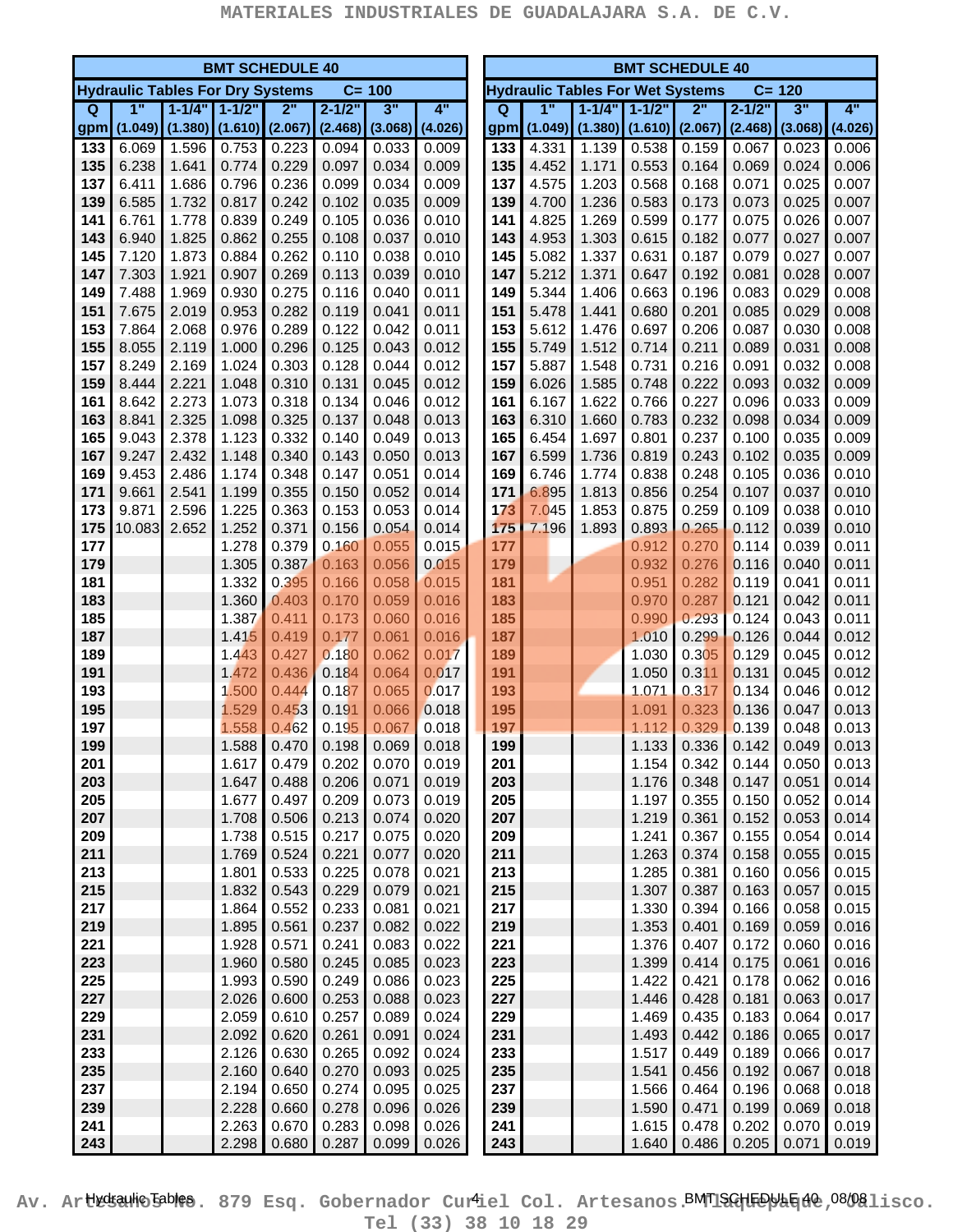|            | <b>BMT SCHEDULE 40</b> |                                         |       |                |                |                |                     |                                                      | <b>BMT SCHEDULE 40</b> |         |            |           |                |                |                |                |  |
|------------|------------------------|-----------------------------------------|-------|----------------|----------------|----------------|---------------------|------------------------------------------------------|------------------------|---------|------------|-----------|----------------|----------------|----------------|----------------|--|
|            |                        | <b>Hydraulic Tables For Dry Systems</b> |       |                |                | $C = 100$      |                     | <b>Hydraulic Tables For Wet Systems</b><br>$C = 120$ |                        |         |            |           |                |                |                |                |  |
| Q          | 1"                     | $1 - 1/4" 1 - 1/2"$                     |       | 2"             | $2 - 1/2"$     | 3"             | 4"                  |                                                      | $\Omega$               | 1"      | $1 - 1/4"$ | $1 - 1/2$ | 2"             | $2 - 1/2"$     | 3"             | 4"             |  |
| gpm        | (1.049)                | $(1.380)$ $(1.610)$                     |       | (2.067)        | (2.468)        |                | $(3.068)$ $(4.026)$ |                                                      | gpm                    | (1.049) | (1.380)    | (1.610)   | (2.067)        | (2.468)        | (3.068)        | (4.026)        |  |
| 245        |                        |                                         | 2.333 | 0.691          | 0.291          | 0.101          | 0.027               |                                                      | 245                    |         |            | 1.665     | 0.493          | 0.208          | 0.072          | 0.019          |  |
| 247        |                        |                                         | 2.368 | 0.701          | 0.296          | 0.102          | 0.027               |                                                      | 247                    |         |            | 1.690     | 0.501          | 0.211          | 0.073          | 0.019          |  |
| 249        |                        |                                         | 2.404 | 0.712          | 0.300          | 0.104          | 0.028               |                                                      | 249                    |         |            | 1.715     | 0.508          | 0.214          | 0.074          | 0.020          |  |
| 250        |                        |                                         | 2.422 | 0.717          | 0.302          | 0.105          | 0.028               |                                                      | 250                    |         |            | 1.728     | 0.512          | 0.216          | 0.075          | 0.020          |  |
| 255        |                        |                                         |       | 0.744          | 0.314          | 0.109          | 0.029               |                                                      | 255                    |         |            |           | 0.531          | 0.224          | 0.078          | 0.021          |  |
| 260        |                        |                                         |       | 0.771          | 0.325          | 0.113          | 0.030               |                                                      | 260                    |         |            |           | 0.550          | 0.232          | 0.080          | 0.021          |  |
| 265        |                        |                                         |       | 0.799          | 0.337          | 0.117          | 0.031               |                                                      | 265                    |         |            |           | 0.570          | 0.240          | 0.083          | 0.022          |  |
| 270        |                        |                                         |       | 0.827          | 0.349          | 0.121          | 0.032               |                                                      | 270                    |         |            |           | 0.590          | 0.249          | 0.086          | 0.023          |  |
| 275        |                        |                                         |       | 0.855          | 0.361          | 0.125          | 0.033               |                                                      | 275                    |         |            |           | 0.611          | 0.257          | 0.089          | 0.024          |  |
| 280        |                        |                                         |       | 0.884          | 0.373          | 0.129          | 0.034               |                                                      | 280                    |         |            |           | 0.631          | 0.266          | 0.092          | 0.025          |  |
| 285        |                        |                                         |       | 0.914          | 0.385          | 0.134          | 0.036               |                                                      | 285                    |         |            |           | 0.652          | 0.275          | 0.095          | 0.025          |  |
| 290        |                        |                                         |       | 0.944          | 0.398          | 0.138          | 0.037               |                                                      | 290                    |         |            |           | 0.674          | 0.284          | 0.098          | 0.026          |  |
| 295        |                        |                                         |       | 0.974          | 0.411          | 0.142          | 0.038               |                                                      | 295                    |         |            |           | 0.695          | 0.293          | 0.102          | 0.027          |  |
| 300        |                        |                                         |       | 1.005          | 0.424          | 0.147          | 0.039               |                                                      | 300                    |         |            |           | 0.717          | 0.302          | 0.105          | 0.028          |  |
| 305        |                        |                                         |       | 1.036          | 0.437          | 0.151          | 0.040               |                                                      | 305                    |         |            |           | 0.739          | 0.312          | 0.108          | 0.029          |  |
| 310        |                        |                                         |       | 1.068          | 0.450          | 0.156          | 0.042               |                                                      | 310                    |         |            |           | 0.762          | 0.321          | 0.111          | 0.030          |  |
| 315        |                        |                                         |       | 1.100          | 0.464          | 0.161          | 0.043               |                                                      | 315                    |         |            |           | 0.785          | 0.331          | 0.115          | 0.031          |  |
| 320        |                        |                                         |       | 1.132          | 0.477          | 0.165          | 0.044               |                                                      | 320                    |         |            |           | 0.808          | 0.341          | 0.118          | 0.031          |  |
| 325        |                        |                                         |       | 1.165          | 0.491          | 0.170          | 0.045               |                                                      | 325                    |         |            |           | 0.832          | 0.351          | 0.122          | 0.032          |  |
| 330        |                        |                                         |       | 1.199          | 0.505          | 0.175          | 0.047               |                                                      | 330                    |         |            |           | 0.855          | 0.361          | 0.125<br>0.129 | 0.033          |  |
| 335<br>340 |                        |                                         |       | 1.232<br>1.267 | 0.520<br>0.534 | 0.180<br>0.185 | 0.048<br>0.049      |                                                      | 335<br>340             |         |            |           | 0.880<br>0.904 | 0.371<br>0.381 | 0.132          | 0.034<br>0.035 |  |
| 345        |                        |                                         |       | 1.301          | 0.549          | 0.190          | 0.051               |                                                      | 345                    |         |            |           | 0.929          | 0.392          | 0.136          | 0.036          |  |
| 350        |                        |                                         |       | 1.336          | 0.564          | 0.195          | 0.052               |                                                      | 350                    |         |            |           | 0.954          | 0.402          | 0.139          | 0.037          |  |
| 355        |                        |                                         |       | 1.372          | 0.579          | 0.200          | 0.053               |                                                      | 355                    |         |            |           | 0.979          | 0.413          | 0.143          | 0.038          |  |
| 360        |                        |                                         |       | 1.408          | 0.594          | 0.206          | 0.055               |                                                      | 360                    |         |            |           | 1.005          | 0.424          | 0.147          | 0.039          |  |
| 365        |                        |                                         |       | 1.444          | 0.609          | 0.211          | 0.056               |                                                      | 365                    |         |            |           | 1.031          | 0.435          | 0.151          | 0.040          |  |
| 370        |                        |                                         |       | 1.481          | 0.625          | 0.216          | 0.058               |                                                      | 370                    |         |            |           | 1.057          | 0.446          | 0.154          | 0.041          |  |
| 375        |                        |                                         |       | 1.518          | 0.640          | 0.222          | 0.059               |                                                      | 375                    |         |            |           | 1.084          | 0.457          | 0.158          | 0.042          |  |
| 380        |                        |                                         |       | 1.556          | 0.656          | 0.227          | 0.061               |                                                      | 380                    |         |            |           | 1.111          | 0.468          | 0.162          | 0.043          |  |
| 385        |                        |                                         |       | 1.594          | 0.672          | 0.233          | 0.062               |                                                      | 385                    |         |            |           | 1.138          | 0.480          | 0.166          | 0.044          |  |
| 390        |                        |                                         |       | 1.633          | 0.688          | 0.239          | 0.064               |                                                      | 390                    |         |            |           | 1.165          | 0.491          | 0.170          | 0.045          |  |
| 395        |                        |                                         |       | 1.672          | 0.705          | 0.244          | 0.065               |                                                      | 395                    |         |            |           | 1.193          | 0.503          | 0.174          | 0.046          |  |
| 400        |                        |                                         |       | 1.711          | 0.721          | 0.250          | 0.067               |                                                      | 400                    |         |            |           | 1.221          | 0.515          | 0.178          | 0.048          |  |
| 405        |                        |                                         |       | 1.751          | 0.738          | 0.256          | 0.068               |                                                      | 405                    |         |            |           | 1.250          | 0.527          | 0.183          | 0.049          |  |
| 410        |                        |                                         |       | 1.791          | 0.755          | 0.262          | 0.070               |                                                      | 410                    |         |            |           | 1.278          | 0.539          | 0.187          | 0.050          |  |
| 415        |                        |                                         |       | 1.832          | 0.772          | 0.268          | 0.071               |                                                      | 415                    |         |            |           | 1.307          | 0.551          | 0.191          | 0.051          |  |
| 420        |                        |                                         |       | 1.873          | 0.790          | 0.274          | 0.073               |                                                      | 420                    |         |            |           | 1.336          | 0.564          | 0.195          | 0.052          |  |
| 425        |                        |                                         |       | 1.914          | 0.807          | 0.280          | 0.074               |                                                      | 425                    |         |            |           | 1.366          | 0.576          | 0.200          | 0.053          |  |
| 430        |                        |                                         |       | 1.956          | 0.825          | 0.286          | 0.076               |                                                      | 430                    |         |            |           | 1.396          | 0.589          | 0.204          | 0.054          |  |
| 435        |                        |                                         |       | 1.998          | 0.843          | 0.292          | 0.078               |                                                      | 435                    |         |            |           | 1.426          | 0.601          | 0.208          | 0.055          |  |
| 440        |                        |                                         |       | 2.041          | 0.861          | 0.298          | 0.079               |                                                      | 440                    |         |            |           | 1.457          | 0.614          | 0.213          | 0.057          |  |
| 445        |                        |                                         |       | 2.084          | 0.879          | 0.305          | 0.081               |                                                      | 445                    |         |            |           | 1.487          | 0.627          | 0.217          | 0.058          |  |
| 450<br>455 |                        |                                         |       | 2.128<br>2.171 | 0.897<br>0.916 | 0.311<br>0.317 | 0.083<br>0.084      |                                                      | 450<br>455             |         |            |           | 1.518<br>1.550 | 0.640<br>0.654 | 0.222<br>0.226 | 0.059<br>0.060 |  |
| 460        |                        |                                         |       | 2.216          | 0.934          | 0.324          | 0.086               |                                                      | 460                    |         |            |           | 1.581          | 0.667          | 0.231          | 0.062          |  |
| 465        |                        |                                         |       | 2.261          | 0.953          | 0.330          | 0.088               |                                                      | 465                    |         |            |           | 1.613          | 0.680          | 0.236          | 0.063          |  |
| 470        |                        |                                         |       | 2.306          | 0.972          | 0.337          | 0.090               |                                                      | 470                    |         |            |           | 1.646          | 0.694          | 0.240          | 0.064          |  |
| 475        |                        |                                         |       | 2.351          | 0.992          | 0.344          | 0.091               |                                                      | 475                    |         |            |           | 1.678          | 0.708          | 0.245          | 0.065          |  |
| 480        |                        |                                         |       | 2.397          | 1.011          | 0.350          | 0.093               |                                                      | 480                    |         |            |           | 1.711          | 0.721          | 0.250          | 0.067          |  |
| 485        |                        |                                         |       | 2.444          | 1.030          | 0.357          | 0.095               |                                                      | 485                    |         |            |           | 1.744          | 0.735          | 0.255          | 0.068          |  |
| 490        |                        |                                         |       | 2.491          | 1.050          | 0.364          | 0.097               |                                                      | 490                    |         |            |           | 1.777          | 0.750          | 0.260          | 0.069          |  |
| 495        |                        |                                         |       | 2.538          | 1.070          | 0.371          | 0.099               |                                                      | 495                    |         |            |           | 1.811          | 0.764          | 0.265          | 0.070          |  |
| 500        |                        |                                         |       | 2.585          | 1.090          | 0.378          | 0.101               |                                                      | 500                    |         |            |           | 1.845          | 0.778          | 0.270          | 0.072          |  |
| 505        |                        |                                         |       |                | 1.110          | 0.385          | 0.102               |                                                      | 505                    |         |            |           |                | 0.793          | 0.275          | 0.073          |  |
| 510        |                        |                                         |       |                | 1.131          | 0.392          | 0.104               |                                                      | 510                    |         |            |           |                | 0.807          | 0.280          | 0.074          |  |

Av. Ar**tkkaulo Boles**. 879 Esq. Gobernador Cur<sup>6</sup>iel Col. Artesanos.BMT1SGHEDULE1d0,08/081isco. **Tel (33) 38 10 18 29**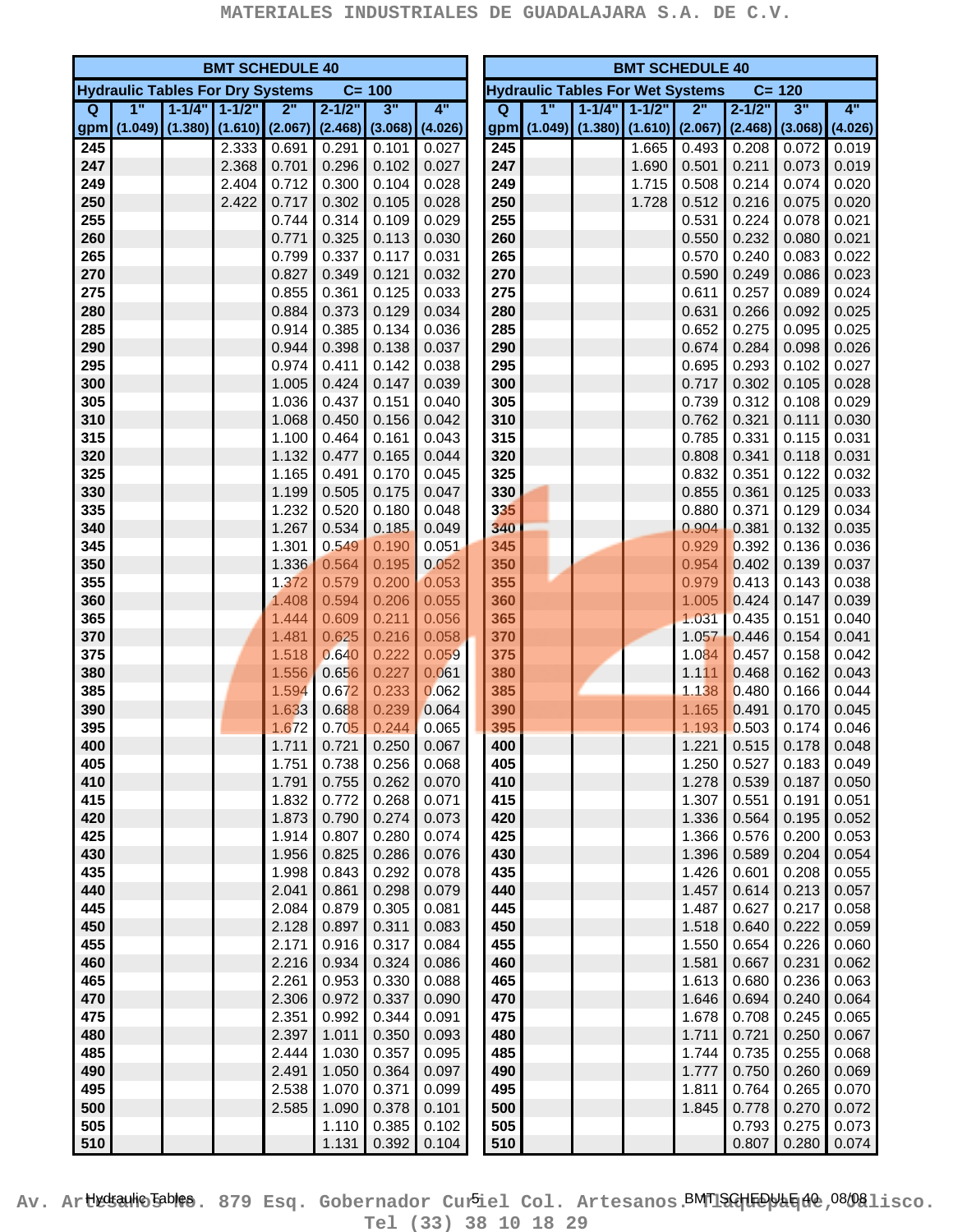|     | <b>BMT SCHEDULE 40</b> |                                         |                     |    |            |           |                     |                                                      | <b>BMT SCHEDULE 40</b> |             |                     |                     |         |            |         |         |  |
|-----|------------------------|-----------------------------------------|---------------------|----|------------|-----------|---------------------|------------------------------------------------------|------------------------|-------------|---------------------|---------------------|---------|------------|---------|---------|--|
|     |                        | <b>Hydraulic Tables For Dry Systems</b> |                     |    |            | $C = 100$ |                     | $C = 120$<br><b>Hydraulic Tables For Wet Systems</b> |                        |             |                     |                     |         |            |         |         |  |
| Q   | 1"                     |                                         | $1 - 1/4" 1 - 1/2"$ | 2" | $2 - 1/2"$ | 3"        | 4"                  |                                                      | Q                      | 1"          |                     | $1 - 1/4" 1 - 1/2"$ | 2"      | $2 - 1/2"$ | 3"      | 4"      |  |
|     |                        | gpm (1.049) (1.380) (1.610) (2.067)     |                     |    | (2.468)    |           | $(3.068)$ $(4.026)$ |                                                      |                        | gpm (1.049) | $(1.380)$ $(1.610)$ |                     | (2.067) | (2.468)    | (3.068) | (4.026) |  |
| 515 |                        |                                         |                     |    | 1.151      | 0.399     | 0.106               |                                                      | 515                    |             |                     |                     |         | 0.822      | 0.285   | 0.076   |  |
| 520 |                        |                                         |                     |    | 1.172      | 0.406     | 0.108               |                                                      | 520                    |             |                     |                     |         | 0.837      | 0.290   | 0.077   |  |
| 525 |                        |                                         |                     |    | 1.193      | 0.413     | 0.110               |                                                      | 525                    |             |                     |                     |         | 0.852      | 0.295   | 0.079   |  |
| 530 |                        |                                         |                     |    | 1.214      | 0.421     | 0.112               |                                                      | 530                    |             |                     |                     |         | 0.867      | 0.300   | 0.080   |  |
| 535 |                        |                                         |                     |    | 1.236      | 0.428     | 0.114               |                                                      | 535                    |             |                     |                     |         | 0.882      | 0.306   | 0.081   |  |
| 540 |                        |                                         |                     |    | 1.257      | 0.436     | 0.116               |                                                      | 540                    |             |                     |                     |         | 0.897      | 0.311   | 0.083   |  |
| 545 |                        |                                         |                     |    | 1.279      | 0.443     | 0.118               |                                                      | 545                    |             |                     |                     |         | 0.913      | 0.316   | 0.084   |  |
| 550 |                        |                                         |                     |    | 1.300      | 0.451     | 0.120               |                                                      | 550                    |             |                     |                     |         | 0.928      | 0.322   | 0.086   |  |
| 555 |                        |                                         |                     |    | 1.322      | 0.458     | 0.122               |                                                      | 555                    |             |                     |                     |         | 0.944      | 0.327   | 0.087   |  |
| 560 |                        |                                         |                     |    | 1.345      | 0.466     | 0.124               |                                                      | 560                    |             |                     |                     |         | 0.960      | 0.333   | 0.089   |  |
| 565 |                        |                                         |                     |    | 1.367      | 0.474     | 0.126               |                                                      | 565                    |             |                     |                     |         | 0.975      | 0.338   | 0.090   |  |
| 570 |                        |                                         |                     |    | 1.389      | 0.481     | 0.128               |                                                      | 570                    |             |                     |                     |         | 0.992      | 0.344   | 0.091   |  |
| 575 |                        |                                         |                     |    | 1.412      | 0.489     | 0.130               |                                                      | 575                    |             |                     |                     |         | 1.008      | 0.349   | 0.093   |  |
| 580 |                        |                                         |                     |    | 1.435      | 0.497     | 0.132               |                                                      | 580                    |             |                     |                     |         | 1.024      | 0.355   | 0.094   |  |
| 585 |                        |                                         |                     |    | 1.458      | 0.505     | 0.134               |                                                      | 585                    |             |                     |                     |         | 1.040      | 0.361   | 0.096   |  |
| 590 |                        |                                         |                     |    | 1.481      | 0.513     | 0.137               |                                                      | 590                    |             |                     |                     |         | 1.057      | 0.366   | 0.097   |  |
| 595 |                        |                                         |                     |    | 1.504      | 0.521     | 0.139               |                                                      | 595                    |             |                     |                     |         | 1.073      | 0.372   | 0.099   |  |
| 600 |                        |                                         |                     |    | 1.528      | 0.529     | 0.141               |                                                      | 600                    |             |                     |                     |         | 1.090      | 0.378   | 0.101   |  |
| 605 |                        |                                         |                     |    | 1.551      | 0.538     | 0.143               |                                                      | 605                    |             |                     |                     |         | 1.107      | 0.384   | 0.102   |  |
| 610 |                        |                                         |                     |    | 1.575      | 0.546     | 0.145               |                                                      | 610                    |             |                     |                     |         | 1.124      | 0.390   | 0.104   |  |
| 615 |                        |                                         |                     |    | 1.599      | 0.554     | 0.148               |                                                      | 615                    |             |                     |                     |         | 1.141      | 0.395   | 0.105   |  |
| 620 |                        |                                         |                     |    | 1.623      | 0.562     | 0.150               |                                                      | 620                    |             |                     |                     |         | 1.158      | 0.401   | 0.107   |  |
| 625 |                        |                                         |                     |    | 1.647      | 0.571     | 0.152               |                                                      | 625                    |             |                     |                     |         | 1.176      | 0.407   | 0.108   |  |
| 630 |                        |                                         |                     |    | 1.672      | 0.579     | 0.154               |                                                      | 630                    |             |                     |                     |         | 1.193      | 0.413   | 0.110   |  |
| 635 |                        |                                         |                     |    | 1.696      | 0.588     | 0.157               |                                                      | 635                    |             |                     |                     |         | 1.211      | 0.420   | 0.112   |  |
| 640 |                        |                                         |                     |    | 1.721      | 0.596     | 0.159               |                                                      | 640                    |             |                     |                     |         | 1.228      | 0.426   | 0.113   |  |
| 645 |                        |                                         |                     |    | 1.746      | 0.605     | 0.161               |                                                      | 645                    |             |                     |                     |         | 1.246      | 0.432   | 0.115   |  |
| 650 |                        |                                         |                     |    | 1.771      | 0.614     | 0.163               |                                                      | 650                    |             |                     |                     |         | 1.264      | 0.438   | 0.117   |  |
| 655 |                        |                                         |                     |    | 1.797      | 0.623     | 0.166               |                                                      | 655                    |             |                     |                     |         | 1.282      | 0.444   | 0.118   |  |
| 660 |                        |                                         |                     |    | 1.822      | 0.631     | 0.168               |                                                      | 660                    |             |                     |                     |         | 1.300      | 0.451   | 0.120   |  |
| 665 |                        |                                         |                     |    | 1.848      | 0.640     | 0.170               |                                                      | 665                    |             |                     |                     |         | 1.319      | 0.457   | 0.122   |  |
| 670 |                        |                                         |                     |    | 1.874      | 0.649     | 0.173               |                                                      | 670                    |             |                     |                     |         | 1.337      | 0.463   | 0.123   |  |
| 675 |                        |                                         |                     |    | 1.899      | 0.658     | 0.175               |                                                      | 675                    |             |                     |                     |         | 1.356      | 0.470   | 0.125   |  |
| 680 |                        |                                         |                     |    | 1.926      | 0.667     | 0.178               |                                                      | 680                    |             |                     |                     |         | 1.374      | 0.476   | 0.127   |  |
| 685 |                        |                                         |                     |    | 1.952      | 0.676     | 0.180               |                                                      | 685                    |             |                     |                     |         | 1.393      | 0.483   | 0.129   |  |
| 690 |                        |                                         |                     |    | 1.978      | 0.686     | 0.183               |                                                      | 690                    |             |                     |                     |         | 1.412      | 0.489   | 0.130   |  |
| 695 |                        |                                         |                     |    | 2.005      | 0.695     | 0.185               |                                                      | 695                    |             |                     |                     |         | 1.431      | 0.496   | 0.132   |  |
| 700 |                        |                                         |                     |    | 2.032      | 0.704     | 0.187               |                                                      | 700                    |             |                     |                     |         | 1.450      | 0.502   | 0.134   |  |
| 705 |                        |                                         |                     |    | 2.059      | 0.713     | 0.190               |                                                      | 705                    |             |                     |                     |         | 1.469      | 0.509   | 0.136   |  |
| 710 |                        |                                         |                     |    | 2.086      | 0.723     | 0.192               |                                                      | 710                    |             |                     |                     |         | 1.489      | 0.516   | 0.137   |  |
| 715 |                        |                                         |                     |    | 2.113      | 0.732     | 0.195               |                                                      | 715                    |             |                     |                     |         | 1.508      | 0.523   | 0.139   |  |
| 720 |                        |                                         |                     |    | 2.140      | 0.742     | 0.197               |                                                      | 720                    |             |                     |                     |         | 1.528      | 0.529   | 0.141   |  |
| 725 |                        |                                         |                     |    | 2.168      | 0.751     | 0.200               |                                                      | 725                    |             |                     |                     |         | 1.547      | 0.536   | 0.143   |  |
| 730 |                        |                                         |                     |    | 2.196      | 0.761     | 0.203               |                                                      | 730                    |             |                     |                     |         | 1.567      | 0.543   | 0.145   |  |
| 735 |                        |                                         |                     |    | 2.224      | 0.771     | 0.205               |                                                      | 735                    |             |                     |                     |         | 1.587      | 0.550   | 0.146   |  |
| 740 |                        |                                         |                     |    | 2.252      | 0.780     | 0.208               |                                                      | 740                    |             |                     |                     |         | 1.607      | 0.557   | 0.148   |  |
| 745 |                        |                                         |                     |    | 2.280      | 0.790     | 0.210               |                                                      | 745                    |             |                     |                     |         | 1.627      | 0.564   | 0.150   |  |
| 750 |                        |                                         |                     |    | 2.308      | 0.800     | 0.213               |                                                      | 750                    |             |                     |                     |         | 1.647      | 0.571   | 0.152   |  |
| 755 |                        |                                         |                     |    | 2.337      | 0.810     | 0.216               |                                                      | 755                    |             |                     |                     |         | 1.668      | 0.578   | 0.154   |  |
| 760 |                        |                                         |                     |    | 2.365      | 0.820     | 0.218               |                                                      | 760                    |             |                     |                     |         | 1.688      | 0.585   | 0.156   |  |
| 765 |                        |                                         |                     |    | 2.394      | 0.830     | 0.221               |                                                      | 765                    |             |                     |                     |         | 1.709      | 0.592   | 0.158   |  |
| 770 |                        |                                         |                     |    | 2.423      | 0.840     | 0.224               |                                                      | 770                    |             |                     |                     |         | 1.730      | 0.599   | 0.160   |  |
| 775 |                        |                                         |                     |    | 2.453      | 0.850     | 0.226               |                                                      | 775                    |             |                     |                     |         | 1.750      | 0.607   | 0.161   |  |
| 780 |                        |                                         |                     |    | 2.482      | 0.860     | 0.229               |                                                      | 780                    |             |                     |                     |         | 1.771      | 0.614   | 0.163   |  |
| 785 |                        |                                         |                     |    | 2.511      | 0.870     | 0.232               |                                                      | 785                    |             |                     |                     |         | 1.792      | 0.621   | 0.165   |  |
| 790 |                        |                                         |                     |    | 2.541      | 0.881     | 0.234               |                                                      | 790                    |             |                     |                     |         | 1.814      | 0.628   | 0.167   |  |

Av. Ar**tkkaulo Boles**. 879 Esq. Gobernador Cur<sup>6</sup>iel Col. Artesanos.BMT1SGHEDULE1d0,08/081isco. **Tel (33) 38 10 18 29**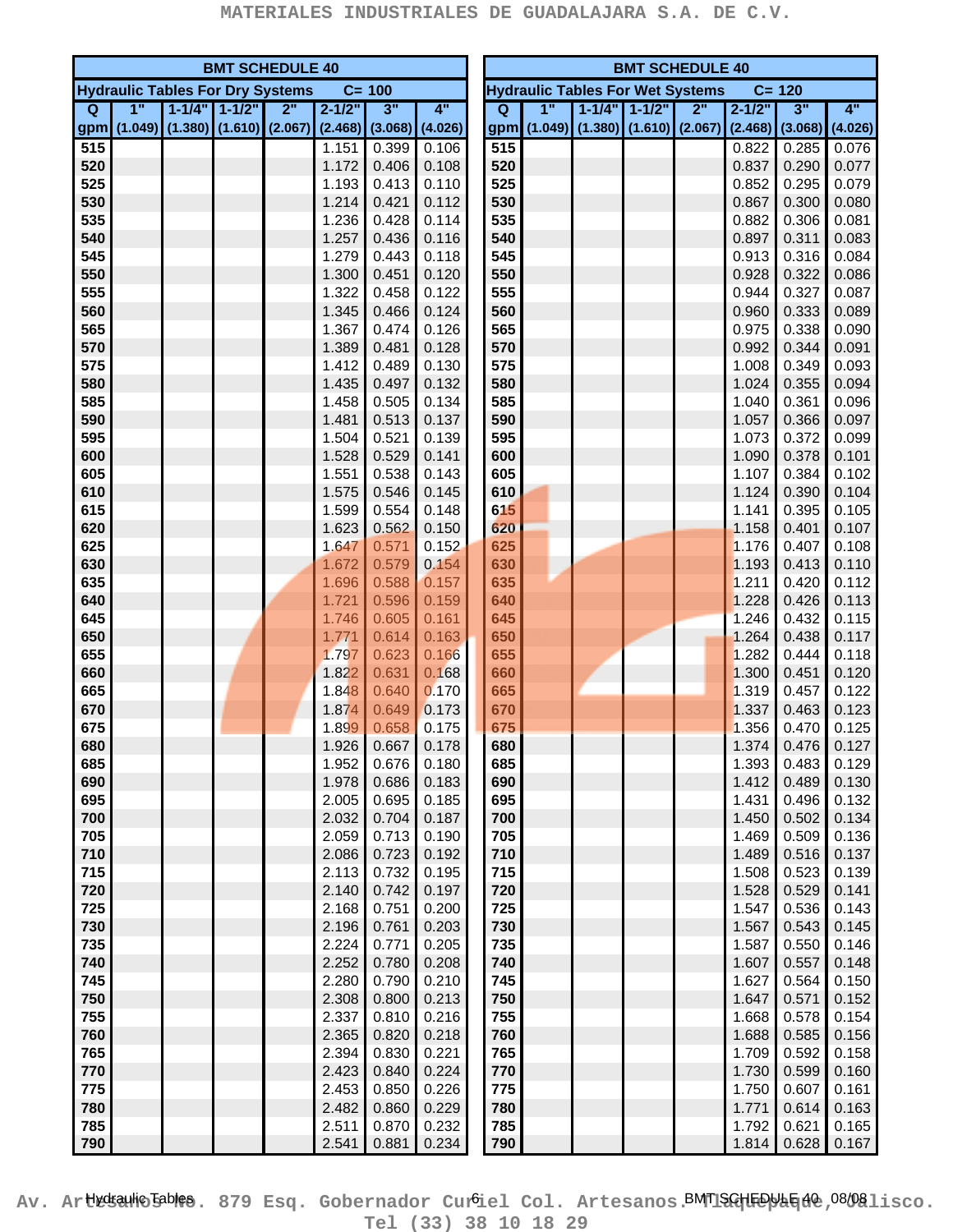|              | <b>BMT SCHEDULE 40</b> |                                         |                     |    |            |                |                     |  | <b>BMT SCHEDULE 40</b><br><b>Hydraulic Tables For Wet Systems</b> |             |                     |           |         |            |                |                |
|--------------|------------------------|-----------------------------------------|---------------------|----|------------|----------------|---------------------|--|-------------------------------------------------------------------|-------------|---------------------|-----------|---------|------------|----------------|----------------|
|              |                        | <b>Hydraulic Tables For Dry Systems</b> |                     |    |            | $C = 100$      |                     |  |                                                                   |             |                     |           |         |            | $C = 120$      |                |
| Q            | 1"                     |                                         | $1 - 1/4" 1 - 1/2"$ | 2" | $2 - 1/2"$ | 3"             | 4"                  |  | Q                                                                 | 1"          | $1 - 1/4"$          | $1 - 1/2$ | 2"      | $2 - 1/2"$ | 3"             | 4"             |
| gpm          |                        | $(1.049)$ $(1.380)$ $(1.610)$ $(2.067)$ |                     |    | (2.468)    |                | $(3.068)$ $(4.026)$ |  |                                                                   | gpm (1.049) | $(1.380)$ $(1.610)$ |           | (2.067) | (2.468)    | (3.068)        | (4.026)        |
| 795          |                        |                                         |                     |    | 2.571      | 0.891          | 0.237               |  | 795                                                               |             |                     |           |         | 1.835      | 0.636          | 0.169          |
| 800          |                        |                                         |                     |    | 2.601      | 0.901          | 0.240               |  | 800                                                               |             |                     |           |         | 1.856      | 0.643          | 0.171          |
| 805          |                        |                                         |                     |    | 2.631      | 0.912          | 0.243               |  | 805                                                               |             |                     |           |         | 1.878      | 0.651          | 0.173          |
| 810          |                        |                                         |                     |    | 2.661      | 0.922          | 0.246               |  | 810                                                               |             |                     |           |         | 1.899      | 0.658          | 0.175          |
| 815          |                        |                                         |                     |    | 2.692      | 0.933          | 0.248               |  | 815                                                               |             |                     |           |         | 1.921      | 0.666          | 0.177          |
| 820          |                        |                                         |                     |    | 2.723      | 0.943          | 0.251               |  | 820                                                               |             |                     |           |         | 1.943      | 0.673          | 0.179          |
| 825          |                        |                                         |                     |    | 2.753      | 0.954          | 0.254               |  | 825                                                               |             |                     |           |         | 1.965      | 0.681          | 0.181          |
| 830          |                        |                                         |                     |    | 2.784      | 0.965          | 0.257               |  | 830                                                               |             |                     |           |         | 1.987      | 0.689          | 0.183          |
| 835          |                        |                                         |                     |    | 2.815      | 0.976          | 0.260               |  | 835                                                               |             |                     |           |         | 2.009      | 0.696          | 0.185          |
| 840          |                        |                                         |                     |    | 2.847      | 0.986          | 0.263               |  | 840                                                               |             |                     |           |         | 2.032      | 0.704          | 0.187          |
| 845          |                        |                                         |                     |    | 2.878      | 0.997          | 0.266               |  | 845                                                               |             |                     |           |         | 2.054      | 0.712          | 0.189          |
| 850          |                        |                                         |                     |    | 2.910      | 1.008          | 0.268               |  | 850                                                               |             |                     |           |         | 2.077      | 0.720          | 0.192          |
| 855          |                        |                                         |                     |    | 2.941      | 1.019          | 0.271               |  | 855                                                               |             |                     |           |         | 2.099      | 0.727          | 0.194          |
| 860          |                        |                                         |                     |    | 2.973      | 1.030          | 0.274               |  | 860                                                               |             |                     |           |         | 2.122      | 0.735          | 0.196          |
| 865          |                        |                                         |                     |    | 3.005      | 1.041          | 0.277               |  | 865                                                               |             |                     |           |         | 2.145      | 0.743          | 0.198          |
| 870          |                        |                                         |                     |    | 3.038      | 1.053          | 0.280               |  | 870                                                               |             |                     |           |         | 2.168      | 0.751          | 0.200          |
| 875          |                        |                                         |                     |    | 3.070      | 1.064          | 0.283               |  | 875                                                               |             |                     |           |         | 2.191      | 0.759          | 0.202          |
| 880          |                        |                                         |                     |    | 3.102      | 1.075          | 0.286               |  | 880                                                               |             |                     |           |         | 2.214      | 0.767          | 0.204          |
| 885          |                        |                                         |                     |    | 3.135      | 1.086          | 0.289               |  | 885                                                               |             |                     |           |         | 2.238      | 0.775          | 0.206          |
| 890          |                        |                                         |                     |    | 3.168      | 1.098          | 0.292               |  | 890                                                               |             |                     |           |         | 2.261      | 0.784          | 0.209          |
| 895          |                        |                                         |                     |    | 3.201      | 1.109          | 0.295               |  | 895                                                               |             |                     |           |         | 2.285      | 0.792          | 0.211          |
| 900          |                        |                                         |                     |    | 3.234      | 1.121          | 0.298               |  | 900                                                               |             |                     |           |         | 2.308      | 0.800          | 0.213          |
| 905          |                        |                                         |                     |    | 3.268      | 1.132          | 0.301               |  | 905                                                               |             |                     |           |         | 2.332      | 0.808          | 0.215          |
| 910          |                        |                                         |                     |    | 3.301      | 1.144          | 0.305               |  | 910                                                               |             |                     |           |         | 2.356      | 0.816          | 0.217          |
| 915          |                        |                                         |                     |    | 3.335      | 1.156          | 0.308               |  | 915                                                               |             |                     |           |         | 2.380      | 0.825          | 0.220          |
| 920          |                        |                                         |                     |    | 3.368      | 1.167          | 0.311               |  | 920                                                               |             |                     |           |         | 2.404      | 0.833          | 0.222          |
| 925          |                        |                                         |                     |    | 3.402      | 1.179          | 0.314               |  | 925                                                               |             |                     |           |         | 2.428      | 0.841          | 0.224          |
| 930          |                        |                                         |                     |    | 3.436      | 1.191          | 0.317               |  | 930                                                               |             |                     |           |         | 2.453      | 0.850          | 0.226          |
| 935          |                        |                                         |                     |    | 3.471      | 1.203          | 0.320               |  | 935                                                               |             |                     |           |         | 2.477      | 0.858          | 0.229          |
| 940          |                        |                                         |                     |    | 3.505      | 1.215          | 0.323               |  | 940                                                               |             |                     |           |         | 2.502      | 0.867          | 0.231          |
| 945          |                        |                                         |                     |    | 3.540      | 1.227          | 0.327               |  | 945                                                               |             |                     |           |         | 2.526      | 0.875          | 0.233          |
| 950          |                        |                                         |                     |    | 3.574      | 1.239          | 0.330               |  | 950                                                               |             |                     |           |         | 2.551      | 0.884          | 0.235          |
| 955          |                        |                                         |                     |    | 3.609      | 1.251          | 0.333               |  | 955                                                               |             |                     |           |         | 2.576      | 0.893          | 0.238          |
| 960          |                        |                                         |                     |    | 3.644      | 1.263          | 0.336               |  | 960                                                               |             |                     |           |         | 2.601      | 0.901          | 0.240          |
| 965          |                        |                                         |                     |    | 3.680      | 1.275          | 0.339               |  | 965                                                               |             |                     |           |         | 2.626      | 0.910          | 0.242          |
| 970          |                        |                                         |                     |    | 3.715      | 1.287          | 0.343               |  | 970                                                               |             |                     |           |         | 2.651      | 0.919          | 0.245          |
| 975          |                        |                                         |                     |    | 3.750      | 1.300          | 0.346               |  | 975                                                               |             |                     |           |         | 2.677      | 0.928          | 0.247          |
| 980          |                        |                                         |                     |    | 3.786      | 1.312          | 0.349               |  | 980                                                               |             |                     |           |         | 2.702      | 0.936          | 0.249          |
| 985          |                        |                                         |                     |    | 3.822      | 1.324          | 0.353               |  | 985                                                               |             |                     |           |         | 2.728      | 0.945          | 0.252          |
| 990          |                        |                                         |                     |    | 3.858      | 1.337          | 0.356               |  | 990                                                               |             |                     |           |         | 2.753      | 0.954          | 0.254          |
| 995          |                        |                                         |                     |    | 3.894      | 1.349          | 0.359               |  | 995                                                               |             |                     |           |         | 2.779      | 0.963          | 0.256          |
| 1000         |                        |                                         |                     |    | 3.930      | 1.362          | 0.363               |  | 1000                                                              |             |                     |           |         | 2.805      | 0.972          | 0.259          |
| 1010         |                        |                                         |                     |    |            | 1.387          | 0.369               |  | 1010                                                              |             |                     |           |         |            | 0.990          | 0.264          |
| 1020         |                        |                                         |                     |    |            | 1.413          | 0.376               |  | 1020                                                              |             |                     |           |         |            | 1.008          | 0.268          |
| 1030         |                        |                                         |                     |    |            | 1.438          | 0.383               |  | 1030                                                              |             |                     |           |         |            | 1.027          | 0.273          |
| 1040         |                        |                                         |                     |    |            | 1.464          | 0.390               |  | 1040                                                              |             |                     |           |         |            | 1.045          | 0.278          |
| 1050         |                        |                                         |                     |    |            | 1.491          | 0.397               |  | 1050                                                              |             |                     |           |         |            | 1.064          | 0.283          |
| 1060         |                        |                                         |                     |    |            | 1.517          | 0.404               |  | 1060                                                              |             |                     |           |         |            | 1.083          | 0.288          |
| 1070         |                        |                                         |                     |    |            | 1.544<br>1.570 | 0.411               |  | 1070                                                              |             |                     |           |         |            | 1.102<br>1.121 | 0.293          |
| 1080<br>1090 |                        |                                         |                     |    |            | 1.597          | 0.418<br>0.425      |  | 1080<br>1090                                                      |             |                     |           |         |            | 1.140          | 0.298<br>0.303 |
| 1100         |                        |                                         |                     |    |            | 1.625          | 0.432               |  | 1100                                                              |             |                     |           |         |            | 1.159          | 0.309          |
| 1110         |                        |                                         |                     |    |            | 1.652          | 0.440               |  | 1110                                                              |             |                     |           |         |            | 1.179          | 0.314          |
| 1120         |                        |                                         |                     |    |            | 1.680          | 0.447               |  | 1120                                                              |             |                     |           |         |            | 1.199          | 0.319          |
| 1130         |                        |                                         |                     |    |            | 1.707          | 0.455               |  | 1130                                                              |             |                     |           |         |            | 1.219          | 0.324          |
| 1140         |                        |                                         |                     |    |            | 1.736          | 0.462               |  | 1140                                                              |             |                     |           |         |            | 1.239          | 0.330          |
|              |                        |                                         |                     |    |            |                |                     |  |                                                                   |             |                     |           |         |            |                |                |

Av. Ar**tkkaulo Boles**. 879 Esq. Gobernador Curiel Col. Artesanos.BMT1SGHEDULE 108/081isco. **Tel (33) 38 10 18 29**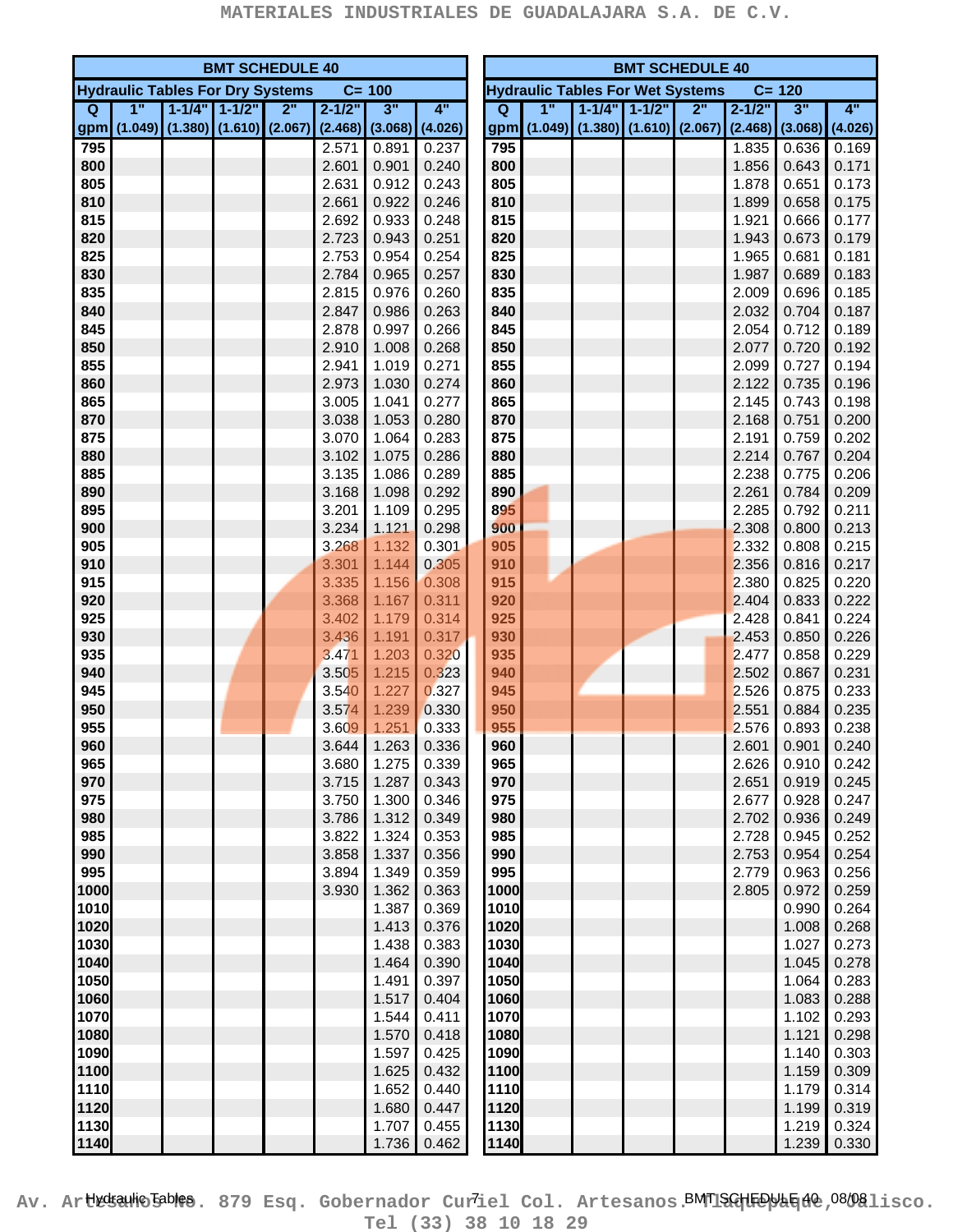|              | <b>BMT SCHEDULE 40</b> |                                         |                     |    |                               |                |                |                                                      | <b>BMT SCHEDULE 40</b> |    |                             |                     |    |                               |                |                |
|--------------|------------------------|-----------------------------------------|---------------------|----|-------------------------------|----------------|----------------|------------------------------------------------------|------------------------|----|-----------------------------|---------------------|----|-------------------------------|----------------|----------------|
|              |                        | <b>Hydraulic Tables For Dry Systems</b> |                     |    |                               | $C = 100$      |                | $C = 120$<br><b>Hydraulic Tables For Wet Systems</b> |                        |    |                             |                     |    |                               |                |                |
| $\mathbf Q$  | 1"                     |                                         | $1 - 1/4" 1 - 1/2"$ | 2" | $2 - 1/2"$                    | 3"             | 4"             |                                                      | Q                      | 1" |                             | $1 - 1/4" 1 - 1/2"$ | 2" | $2 - 1/2"$                    | 3"             | 4"             |
|              |                        | gpm (1.049) (1.380) (1.610) (2.067)     |                     |    | $(2.468)$ $(3.068)$ $(4.026)$ |                |                |                                                      |                        |    | gpm (1.049) (1.380) (1.610) |                     |    | $(2.067)$ $(2.468)$ $(3.068)$ |                | (4.026)        |
| 1150         |                        |                                         |                     |    |                               | 1.764          | 0.470          |                                                      | 1150                   |    |                             |                     |    |                               | 1.259          | 0.335          |
| 1160         |                        |                                         |                     |    |                               | 1.792          | 0.477          |                                                      | 1160                   |    |                             |                     |    |                               | 1.279          | 0.341          |
| 1170         |                        |                                         |                     |    |                               | 1.821          | 0.485          |                                                      | 1170                   |    |                             |                     |    |                               | 1.300          | 0.346          |
| 1180         |                        |                                         |                     |    |                               | 1.850          | 0.492          |                                                      | 1180                   |    |                             |                     |    |                               | 1.320          | 0.351          |
| 1190         |                        |                                         |                     |    |                               | 1.879          | 0.500          |                                                      | 1190                   |    |                             |                     |    |                               | 1.341          | 0.357          |
| 1200         |                        |                                         |                     |    |                               | 1.908          | 0.508          |                                                      | 1200                   |    |                             |                     |    |                               | 1.362          | 0.363          |
| 1210         |                        |                                         |                     |    |                               | 1.938          | 0.516          |                                                      | 1210                   |    |                             |                     |    |                               | 1.383          | 0.368          |
| 1220         |                        |                                         |                     |    |                               | 1.968          | 0.524          |                                                      | 1220                   |    |                             |                     |    |                               | 1.404          | 0.374          |
| 1230         |                        |                                         |                     |    |                               | 1.997          | 0.532          |                                                      | 1230                   |    |                             |                     |    |                               | 1.426          | 0.380          |
| 1240         |                        |                                         |                     |    |                               | 2.028          | 0.540          |                                                      | 1240                   |    |                             |                     |    |                               | 1.447          | 0.385          |
| 1250         |                        |                                         |                     |    |                               | 2.058          | 0.548          |                                                      | 1250                   |    |                             |                     |    |                               | 1.469          | 0.391          |
| 1260<br>1270 |                        |                                         |                     |    |                               | 2.089<br>2.119 | 0.556<br>0.564 |                                                      | 1260<br>1270           |    |                             |                     |    |                               | 1.491          | 0.397<br>0.403 |
| 1280         |                        |                                         |                     |    |                               | 2.150          | 0.572          |                                                      | 1280                   |    |                             |                     |    |                               | 1.513<br>1.535 | 0.409          |
| 1290         |                        |                                         |                     |    |                               | 2.181          | 0.581          |                                                      | 1290                   |    |                             |                     |    |                               | 1.557          | 0.414          |
| 1300         |                        |                                         |                     |    |                               | 2.213          | 0.589          |                                                      | 1300                   |    |                             |                     |    |                               | 1.579          | 0.420          |
| 1310         |                        |                                         |                     |    |                               | 2.244          | 0.598          |                                                      | 1310                   |    |                             |                     |    |                               | 1.602          | 0.426          |
| 1320         |                        |                                         |                     |    |                               | 2.276          | 0.606          |                                                      | 1320                   |    |                             |                     |    |                               | 1.625          | 0.432          |
| 1330         |                        |                                         |                     |    |                               | 2.308          | 0.615          |                                                      | 1330                   |    |                             |                     |    |                               | 1.647          | 0.439          |
| 1340         |                        |                                         |                     |    |                               | 2.340          | 0.623          |                                                      | 1340                   |    |                             |                     |    |                               | 1.670          | 0.445          |
| 1350         |                        |                                         |                     |    |                               | 2.373          | 0.632          |                                                      | 1350                   |    |                             |                     |    |                               | 1.693          | 0.451          |
| 1360         |                        |                                         |                     |    |                               | 2.405          | 0.640          |                                                      | 1360                   |    |                             |                     |    |                               | 1.717          | 0.457          |
| 1370         |                        |                                         |                     |    |                               | 2.438          | 0.649          |                                                      | 1370                   |    |                             |                     |    |                               | 1.740          | 0.463          |
| 1380         |                        |                                         |                     |    |                               | 2.471          | 0.658          |                                                      | 1380                   |    |                             |                     |    |                               | 1.764          | 0.470          |
| 1390         |                        |                                         |                     |    |                               | 2.505          | 0.667          |                                                      | 1390                   |    |                             |                     |    |                               | 1.787          | 0.476          |
| 1400         |                        |                                         |                     |    |                               | 2.538          | 0.676          |                                                      | 1400                   |    |                             |                     |    |                               | 1.811          | 0.482          |
| 1410         |                        |                                         |                     |    |                               | 2.572          | 0.685          |                                                      | 1410                   |    |                             |                     |    |                               | 1.835          | 0.489          |
| 1420         |                        |                                         |                     |    |                               | 2.605          | 0.694          |                                                      | 1420                   |    |                             |                     |    |                               | 1.860          | 0.495          |
| 1430         |                        |                                         |                     |    |                               | 2.640          | 0.703          |                                                      | 1430                   |    |                             |                     |    |                               | 1.884          | 0.502          |
| 1440         |                        |                                         |                     |    |                               | 2.674          | 0.712          |                                                      | 1440                   |    |                             |                     |    |                               | 1.908          | 0.508          |
| 1450         |                        |                                         |                     |    |                               | 2.708          | 0.721          |                                                      | 1450                   |    |                             |                     |    |                               | 1.933          | 0.515          |
| 1460         |                        |                                         |                     |    |                               | 2.743          | 0.730          |                                                      | 1460                   |    |                             |                     |    |                               | 1.958          | 0.521          |
| 1470         |                        |                                         |                     |    |                               | 2.778          | 0.740          |                                                      | 1470                   |    |                             |                     |    |                               | 1.982          | 0.528          |
| 1480<br>1490 |                        |                                         |                     |    |                               | 2.813<br>2.848 | 0.749<br>0.758 |                                                      | 1480<br>1490           |    |                             |                     |    |                               | 2.007<br>2.033 | 0.534<br>0.541 |
| 1500         |                        |                                         |                     |    |                               | 2.884          | 0.768          |                                                      | 1500                   |    |                             |                     |    |                               | 2.058          | 0.548          |
| 1510         |                        |                                         |                     |    |                               |                | 0.777          |                                                      | 1510                   |    |                             |                     |    |                               |                | 0.555          |
| 1520         |                        |                                         |                     |    |                               |                | 0.787          |                                                      | 1520                   |    |                             |                     |    |                               |                | 0.561          |
| 1530         |                        |                                         |                     |    |                               |                | 0.796          |                                                      | 1530                   |    |                             |                     |    |                               |                | 0.568          |
| 1540         |                        |                                         |                     |    |                               |                | 0.806          |                                                      | 1540                   |    |                             |                     |    |                               |                | 0.575          |
| 1550         |                        |                                         |                     |    |                               |                | 0.816          |                                                      | 1550                   |    |                             |                     |    |                               |                | 0.582          |
| 1560         |                        |                                         |                     |    |                               |                | 0.825          |                                                      | 1560                   |    |                             |                     |    |                               |                | 0.589          |
| 1570         |                        |                                         |                     |    |                               |                | 0.835          |                                                      | 1570                   |    |                             |                     |    |                               |                | 0.596          |
| 1580         |                        |                                         |                     |    |                               |                | 0.845          |                                                      | 1580                   |    |                             |                     |    |                               |                | 0.603          |
| 1590         |                        |                                         |                     |    |                               |                | 0.855          |                                                      | 1590                   |    |                             |                     |    |                               |                | 0.610          |
| 1600         |                        |                                         |                     |    |                               |                | 0.865          |                                                      | 1600                   |    |                             |                     |    |                               |                | 0.617          |
| 1610         |                        |                                         |                     |    |                               |                | 0.875          |                                                      | 1610                   |    |                             |                     |    |                               |                | 0.625          |
| 1620         |                        |                                         |                     |    |                               |                | 0.885          |                                                      | 1620                   |    |                             |                     |    |                               |                | 0.632          |
| 1630         |                        |                                         |                     |    |                               |                | 0.895          |                                                      | 1630                   |    |                             |                     |    |                               |                | 0.639          |
| 1640         |                        |                                         |                     |    |                               |                | 0.905          |                                                      | 1640                   |    |                             |                     |    |                               |                | 0.646          |
| 1650         |                        |                                         |                     |    |                               |                | 0.916          |                                                      | 1650                   |    |                             |                     |    |                               |                | 0.654          |
| 1660         |                        |                                         |                     |    |                               |                | 0.926          |                                                      | 1660                   |    |                             |                     |    |                               |                | 0.661          |
| 1670         |                        |                                         |                     |    |                               |                | 0.936          |                                                      | 1670<br>1680           |    |                             |                     |    |                               |                | 0.668          |
| 1680<br>1690 |                        |                                         |                     |    |                               |                | 0.947<br>0.957 |                                                      | 1690                   |    |                             |                     |    |                               |                | 0.676<br>0.683 |
| 1700         |                        |                                         |                     |    |                               |                | 0.968          |                                                      | 1700                   |    |                             |                     |    |                               |                | 0.691          |
|              |                        |                                         |                     |    |                               |                |                |                                                      |                        |    |                             |                     |    |                               |                |                |

Av. Ar**tkkaulo Boles**. 879 Esq. Gobernador Cur<sup>g</sup>iel Col. Artesanos.BMT1SGHEDULE1d0,08/081isco. **Tel (33) 38 10 18 29**